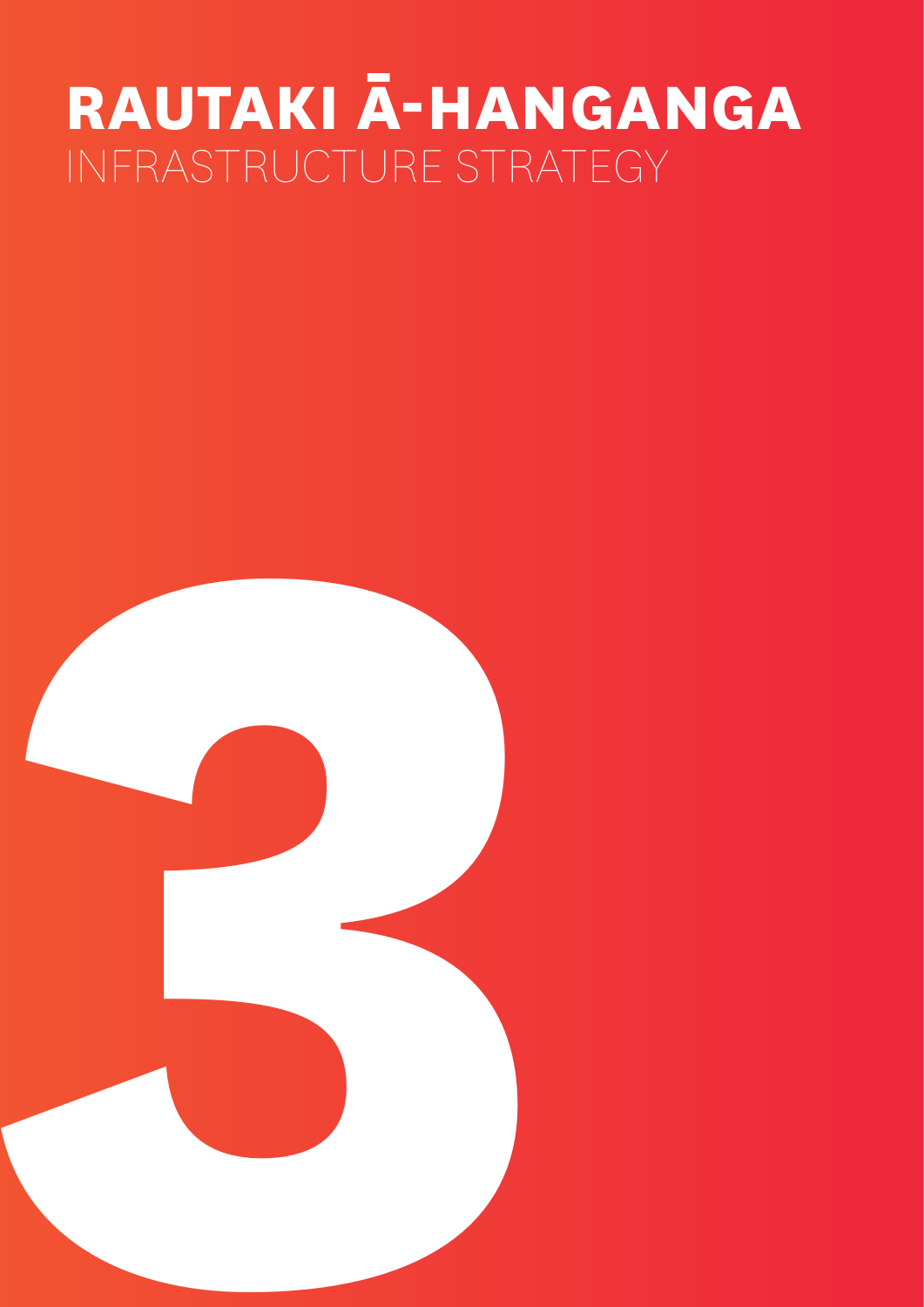# **INFRASTRUCTURE STRATEGY**

## **Our infrastructure supports positive environmental, social, cultural and economic outcomes for our communities now and in the future.**

Our vision for the District is for Matamata-Piako to be the place of choice for lifestyle, opportunities and home. How we manage and deliver our infrastructure and services play an important part in how we can achieve this vision.



# **About the Strategy**

This Infrastructure Strategy (Strategy) sets out the requirements for long term management of our assets to ensure that they continue to deliver on levels of service over the next 30 years. It has been prepared based on the assumptions identified in Section 4 and should be read in conjunction with the Financial Strategy in Section 2.

## **This Infrastructure Strategy identifies:**

- **•** Significant infrastructure issues for the local authority over the period covered by the Strategy; and
- **•** Options and associated expenditures for managing these issues over the period covered by the Strategy, considering factors that impact on the nature and cost of infrastructure provision; and
- **•** The key planned projects to deliver the infrastructure to renew or replace existing assets and to enable growth.

As the demand for additional or improved infrastructure increases, and existing assets reach the end of their useful lives, it is important that Council as the asset owner has a strategy in place for the planned replacement, improvement and investment in infrastructure assets. We also need to ensure our infrastructure assets are resilient to the effects of climate change, such as increased frequency and severity of flooding and drought events in our District. This will ensure our community and customers can be assured that they will continue to receive the agreed level of service in the future.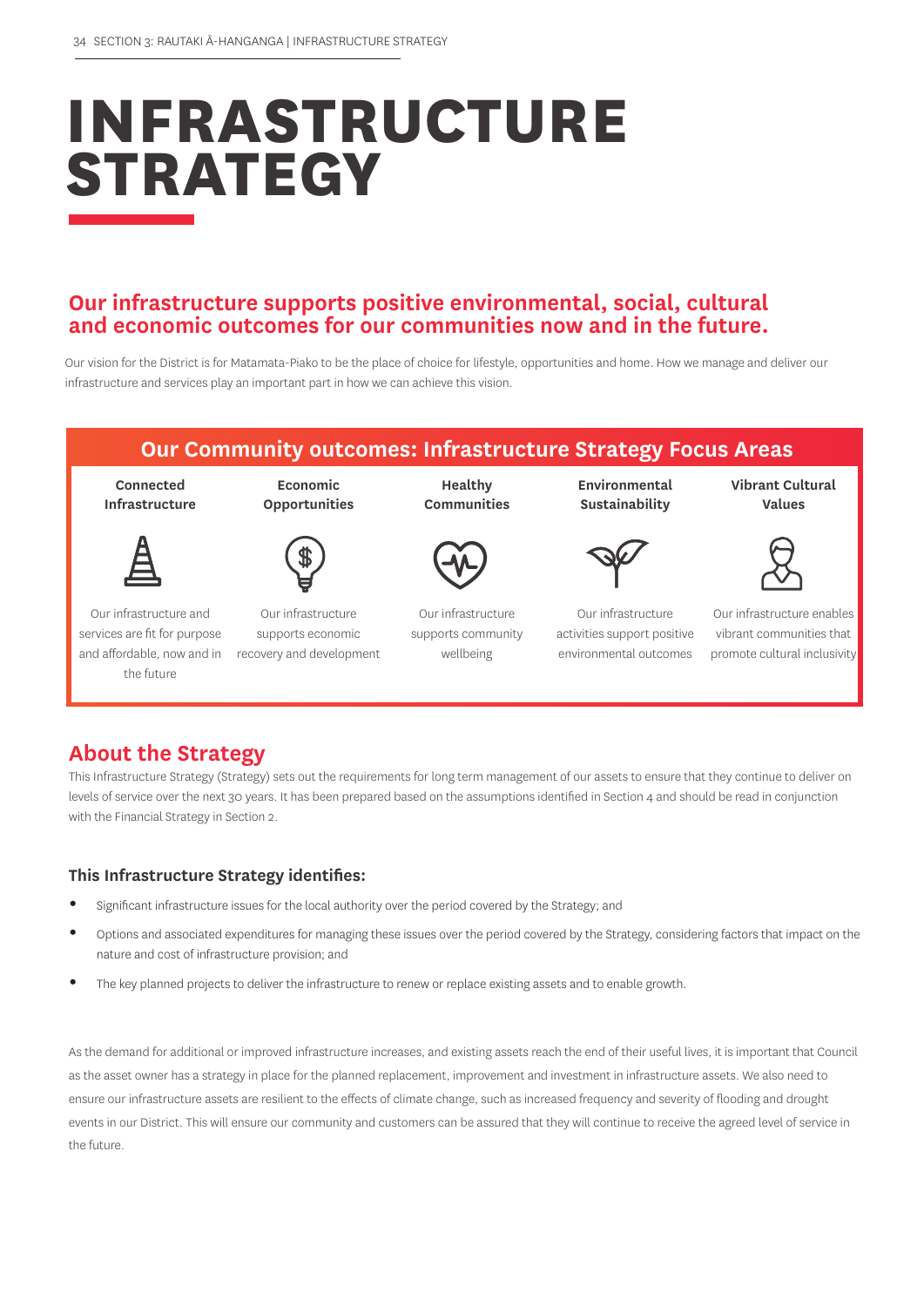## **Matamata-Piako - Where are we today?**

#### **Background**

The district is located in the heart of the North Island, within easy commute to Auckland, Hamilton and Tauranga. Our District continues to experience moderate population growth, and this is forecast to continue over the next 30 years<sup>1</sup>.

Increases in population, dwellings and rating units, as described in Section 5 of the LTP, all have implications for the infrastructure services. This can affect the capacity of our assets to deliver services to the community and the timing of capital projects. In our roading activity plan, for example, important factors such as population growth generally leads to an increase in the volume of traffic in the network placing increasing pressure on our assets. It is therefore essential that we ensure our asset management is robust and sustainable. We maintain detailed Asset Management Plans (AMPs) for all our infrastructure assets which has informed this Strategy.

In addition to population growth, the demographic profile of our District is changing with a shift towards an older population. This has flow on effects for the affordability of rates as less people are in the workforce. We therefore need to balance making sure our infrastructure assets provide an appropriate level of service whilst keeping rates affordable. Further details about how we aim to keep our rates affordable while providing quality service and infrastructure are described in Section 2 of the LTP.

Since the global outbreak of Covid-19 in early 2020, people are encouraged to vacation in their own backyard, while international tourism lays dormant for the foreseeable future. This means that our customer profile for some of our assets, such as parks and open spaces, town centre revitalisations and local roads and transportation networks are changing. We recognise the role our amenity infrastructure and community facilities play in attracting visitors to our towns, and in doing so support the efforts toward economic recovery and development. To make Matamata-Piako The Place of Choice, we acknowledge that we may have to increase some of our levels of service to continue to attract people to come and live here and visit. This is reflected in this strategy and the decisions required for certain asset groups.

Being an inland District, the impacts of climate change on our communities are evidenced by the increased frequency and severity of severe weather events such as droughts and floods. It is our role to manage our infrastructure in a way that minimises or mitigates the risk associated with these extreme weather events and protects our communities.

Environmental standards and innovation in technology continue to evolve. We recognise our role as kaitiaki over the Matamata-Piako rohe and its environs. How we manage our infrastructure has a direct impact on our environment, and we strive to achieve positive environmental outcomes and are looking for ways to minimise the negative effects of our activities.

Council has an important role to play in supporting the local economy by providing infrastructure and facilities for both residents and visitors to enjoy. The geographic, demographic, social, economic, historic factors and special features of the District all impact on the delivery of our infrastructure assets. More information on the context in which we operate can be found in Section 6 of the LTP.

This Strategy covers the water supply, wastewater treatment and discharge, stormwater, roads and footpaths, and parks and community facilities assets as set out in the table on the following page.

Our District has good road links, including a network of state highways and local roads, to the main centres and ports of Hamilton, Rotorua and Tauranga, as well as easy access to Auckland.

The district is located in central Waikato, bounded in the east by the Kaimai Ranges and in the west by older ranges, in between is the Hauraki Plains. The District's three main rivers - Waihou, Waitoa and Piako - have moved back and forth across the Hauraki Plains, depositing shingle and silt, creating wetland areas, and helping to create the present landscape of flat alluvial plains and peat swamp.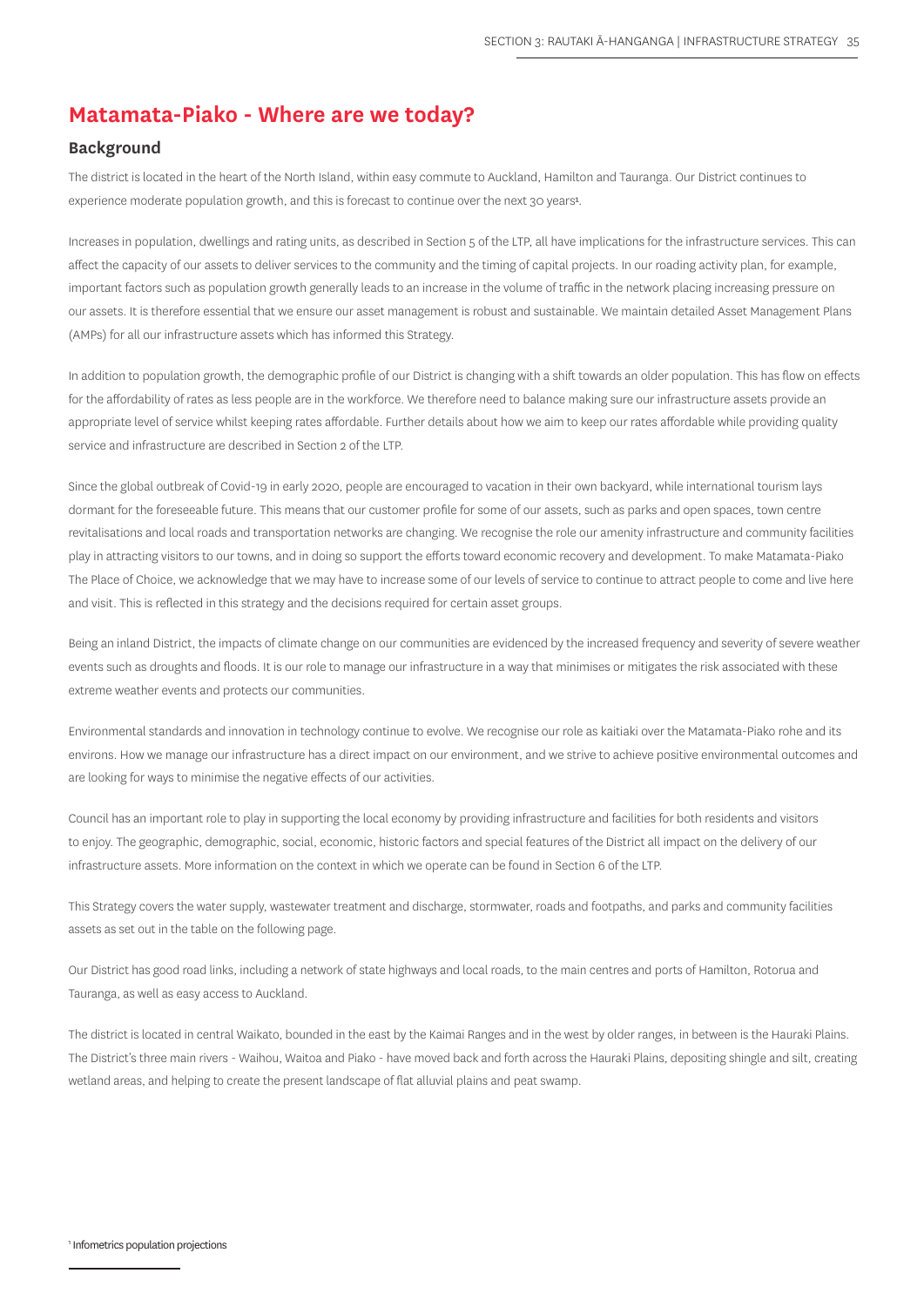There are a number of roads, approximately 5% of the network, which lie within this peat area that require a specialised treatment and design for maintenance and renewal works. There are also a number of primary industries located on rural roads within the District and these create additional loadings and traffic on our roads.

We also have agreements with some of these large primary industries (meat and dairy processing) located in our District to supply water and take wastewater, which help support the growth of our services.

In general, the different soil types present in the District have a very minor impact on the condition of our stormwater reticulation network. However with soils in the District ranging from very good to poor quality soakage we need to look at different stormwater for different areas. This was a major consideration for Council when we adopted the zoning for new growth areas in our towns.

## **Our Assets**

## **Service Performance and Condition**

We have approximately \$534 million invested in infrastructure assets in our District. Infrastructure accounts for around half of our annual operating expenditure such as repairs, maintenance, depreciation etc. Overall our assets are in average to good condition, and continue to deliver the expected levels of service to our communities. We continue to invest in the ongoing maintenance and replacement of assets to ensure the provision of services to our residents and businesses is maintained. We currently spend almost \$20 million annually on the maintenance and operations of our assets, to deliver services to our communities. Over the past 10 years we have spent on average \$13 million on renewal of assets each year across our network infrastructure (water supply, wastewater/sewer treatment and disposal, stormwater, roads and footpaths) and community facilities.

| <b>ROADS AND FOOTPATHS</b>                                | 1008km of roads<br>35km footpaths<br>350 bridges and underpasses<br>35km cycleway (independently managed)<br>Streetlights, signage, drainage assets, railings, structures, berms and vegetation                                                                                                                                                                                            |
|-----------------------------------------------------------|--------------------------------------------------------------------------------------------------------------------------------------------------------------------------------------------------------------------------------------------------------------------------------------------------------------------------------------------------------------------------------------------|
| <b>WATER SUPPLY</b>                                       | 9 Water Treatment Plants (WTP)<br>10 Water Pump Stations<br>393km reticulated water supply                                                                                                                                                                                                                                                                                                 |
| <b>WASTEWATER/SEWAGE</b><br><b>TREATMENT AND DISPOSAL</b> | 5 Wastwater Treatment Plants (WWTP)<br>253km reticulated wastewater network<br>36 pump stations                                                                                                                                                                                                                                                                                            |
| <b>STORMWATER</b>                                         | 148km stormwater drains<br>6 retention ponds                                                                                                                                                                                                                                                                                                                                               |
| <b>PARKS AND OPEN SPACES</b>                              | 14 Sports & recreation parks<br>24 Amenity parks<br>20 Neighbourhood parks<br>7 Natural parks<br>3 Outdoor adventure parks<br>4 Premier parks<br>77 Linkage parks                                                                                                                                                                                                                          |
| <b>COMMUNITY FACILITIES AND</b><br><b>BUILDINGS</b>       | 3 Swiming pools<br>1 Spa facility<br>3 Civic and Events Centres<br>109 Elderly Persons Housing Units (EPH)<br>7 Corporate buildings and depots includes Dog Pound and Matamata Civic and Memorial Centre<br>176 Miscellaneous buildings and property includes: Utilities buildings, transfer stations, community halls, aerodrome, information centres, cemeteries,<br>and public toilets. |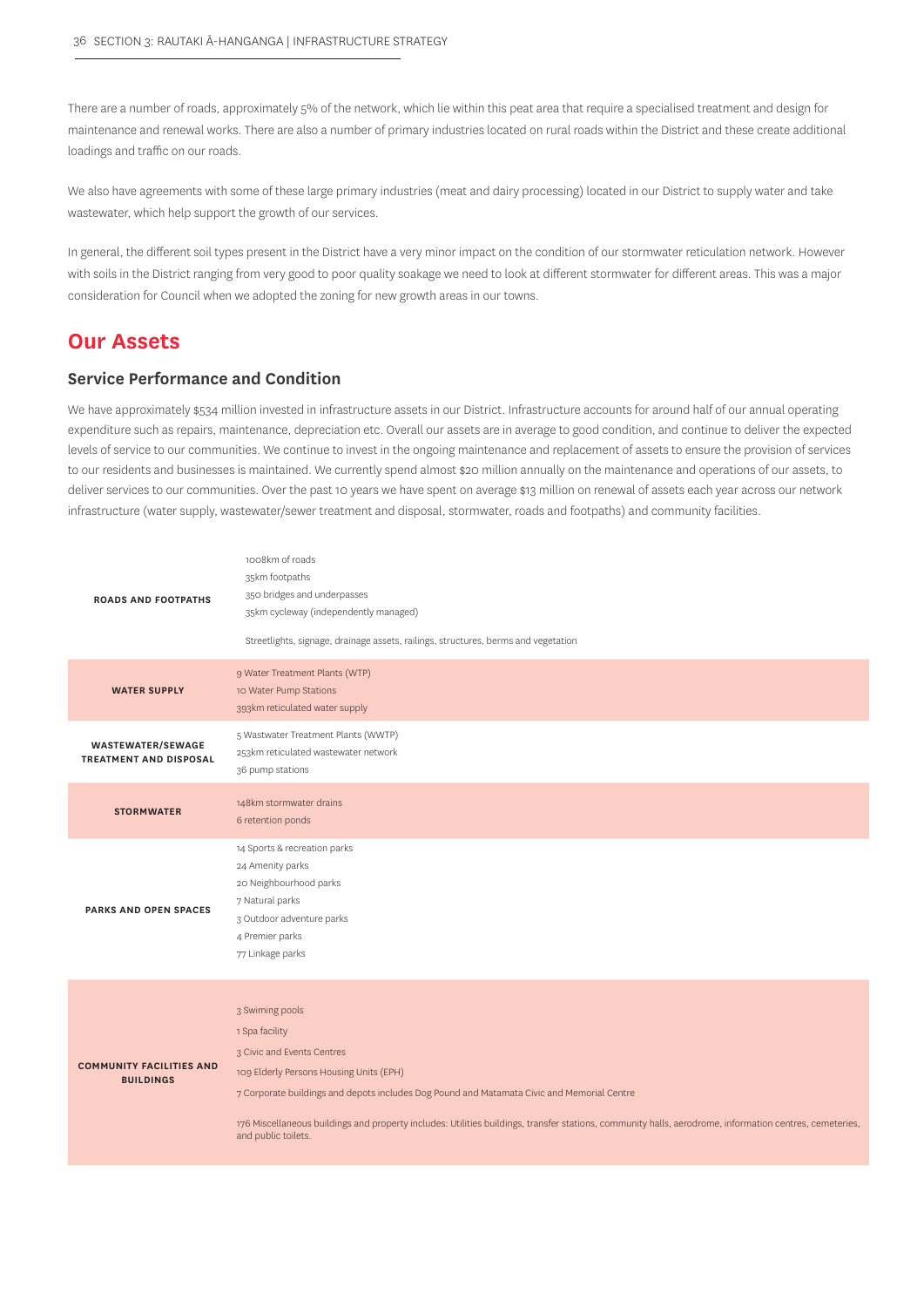# **The most likely scenario - Where are we going?**

## **Matamata-Piako District 2051**

# Growth and Demand  $\rightarrow$  Our People 2051

In 2051 our District population will have grown from 36,000 in 2019, peaking at 39,000 in the late 2030s before stabilising around 38,000 by 2051. The average household size will be 2.3 compared to 2.5 in 2019. This means that we will require more dwellings to house our people. The geographical distribution of our people will shift towards the urban centres of Matamata, Morrinsville and Te Aroha, leading to increased demand on our connected infrastructure. Please see Section 5 of the LTP for more detailed information on demographics and geographical overview.

The baseline of our planning is making sure we deliver the current services, maintaining our assets, planning for growth and complying with regulations.

Our customers will expect that we respond to environmental and legislative changes, and that we manage our assets to achieve positive outcomes for our environment and our people/communities.

- **• Roads and footpaths:** Our customers will expect to see town centres prioritising alternative modes of transport such cycling and walking. More people will be working and getting their education remotely, changing the way our town centres are used to one more centred on socialising and community gatherings. New technology like autonomous cars means that car ownership numbers have decreased, with people subscribing to car sharing services instead of taking their own car into town. The changes in transport behaviour has also seen a change to how roading authorities approach road safety, and there is an increasing focus on soft road users. Budgets for passenger transport and footpath widening has been increased in this LTP.
- **• Water and wastewater:** Our customers will expect that we take a pro-active approach to managing demand for drinking water, including using residential water meters, invest in leak detection and preventative interventions, and use of rain water/ grey water for public gardens and vegetation.
- **• Built infrastructure:** Green buildings have become the norm, with the aim of developing self sustainable buildings for water (rainwater collection and grey water utilisation) and electricity (better insulation to minimise requirement for heating, better ventilation and use of materials that minimise the need for cooling, solar panels, use of window technology to enable better use of natural light). The operating budget has been increased to reflect this.
- **• Stormwater:** Our customers will expect increased use of rain gardens or grass swales to provide some stormwater quality before it enters our streams/rivers or soaks into the ground. With changing weather patterns and increased storm intensities the use of at times using carparks and roads as short term ponding areas for large events is something that will potentially be more common.

There will be an increasing expectation from our community that we support economic development by investing in community infrastructure that will attract visitors to our District, and supports the local economy. This means that we have the capacity in our water and waste network for the growth areas identified in the District Plan to be developed and that we ensure there are no service levels impacts on existing systems by allowing for this.



#### **Resilience → Our Assets 2051**

Network infrastructure generally has expected life of between 50 and 100 years, depending on a number of factors including type of material. This means that infrastructure that was installed in the post war era when our District experienced exponential growth, will be coming up for renewal during the life of this strategy. By continuing to replace and renew assets as required, to the modern equivalent standards, our infrastructure assets in 2051 will be in average to good condition.

As the demand for our infrastructure services changes due to how people use our services, a process for assessing whether or not to replace certain assets will be implemented, along with an ongoing assessment of new requirements prompted by new legislation and customer expectation changing over time.

The key over the next 30 years is to ensure we look after the assets we have and prioritise our capital expenditure to ensure it is affordable and sustainable over the 30 years for our community. We will continue to take a risk-assessment approach, including assessing how our assets perform during extreme weather events, to our asset renewal programme, monitoring condition and performance to enable timely replacement of critical assets before failure. Critical assets are considered those assets in which failure would result in a major disruption to the supply of services. For a full list of our critical infrastructure assets, refer to the individual Asset Management Plans.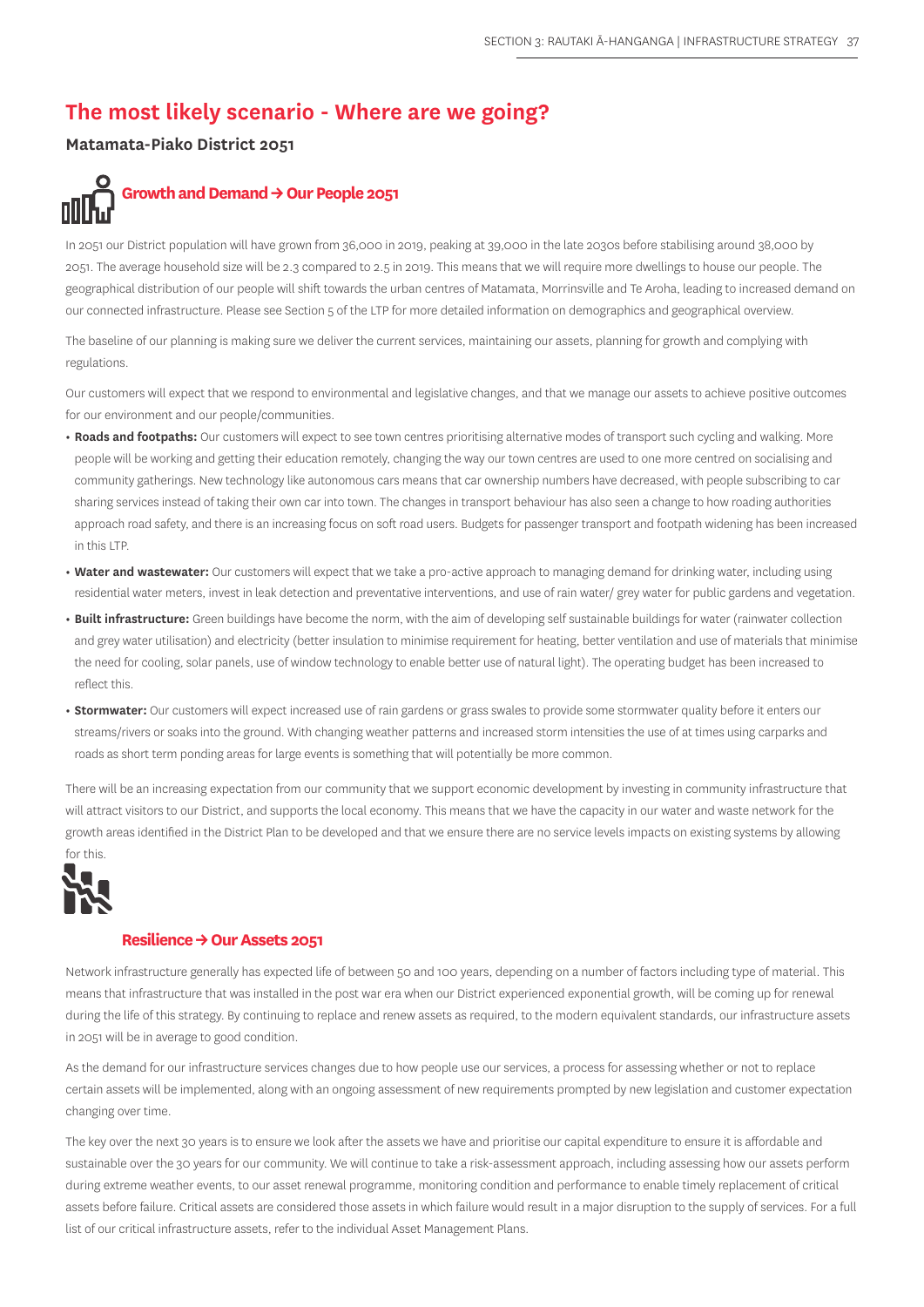Although the Government's Water Reform (https://www.dia.govt.nz/Three-Waters-Reform-Programme) has been indicated to be implemented in the next few years, we have made the assumption in Section 4 that the Water, Wastewater and Stormwater Assets planning is still required and that it will be used to inform any new entity that will be managing the assets in the future.



By 2051 we will experience increased frequency and severity of extreme weather events, such as drought and flooding. This means that our rural communities will have to adjust how they manage their land in terms of stock density, crop selection, soil nutrients and effluent management.

In 2051 there will be stringent environmental conditions regulating how we can treat and discharge our wastewater, how much drinking water we can extract and supply, and increasing requirements to use green technology in the delivery of all our services. There will be an increased awareness of how our behaviour and activities impact the environment long term.

In 2051 central government will have a strong focus on minimising and reducing the impacts of climate change. This will be reflected in new and amended legislation adding more stringent requirements to asset owners and service providers in how services are delivered to our communities. This has implications across every asset. We expect there to be legislative changes during the life of this Strategy, but we don't know what these may look like. Therefore, we have made the assumption in Section 4 that any new or amended legislation will not have a significant impact on our activities, Most changes to legislation are known about in advance, enabling us to prepare for the implementation. Our ongoing asset management planning ensures that any new projects or changes to operations will adhere to the legislative framework of the day.



## **Affordability → Our Economy 2051**

Ageing population means that the median household income is down and therefore less able to pay rates.

There is always tension between affordability and the strategic drivers identified and outcomes we want to achieve.

The key over the next 30 years is to ensure we look after the assets we have and prioritise our capital expenditure to ensure it is affordable and sustainable over the 30 years for our community.

It is also key to partner with stakeholders, other service providers or councils which can provide Council with ways to achieve infrastructure development that it can't manage on its own to make it more affordable.

This affordability issue has been considered as part of the Financial Strategy.

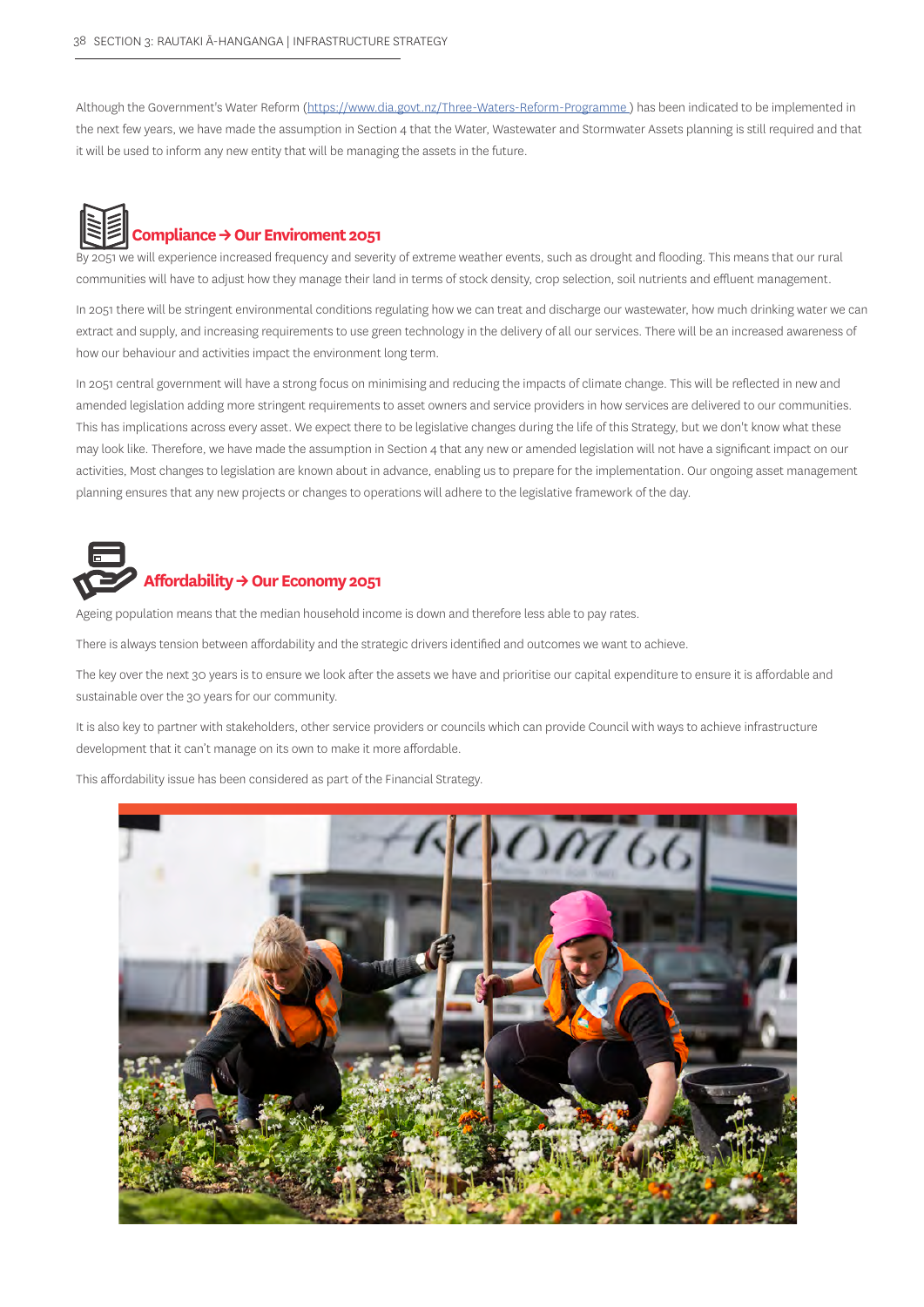**Strategy & Vision**

## **How are we going to get there? - Key Challenges and Our Response**

## **We have identified the key challenges that we are facing heading towards our most likely scenario for 2051**

It is about planning and delivering an affordable and sustainable capital and renewal programme. \*Please note all projects within the following tables use uninflated figures. All graphs use inflated figures to show the true value.

| <b>DRIVER</b>                                            | <b>MOST LIKELY SCENARIO</b><br><b>FOR OUR DISTRICT</b>                                                                                                                                                                                                                                                                                                                                                                                                                                                                                                                                                                                                                               | <b>IMPACT ON INFRASTRUCTURE</b>                                                                                                                                                                                                                                                                                                                                                                                                                                                                                                         | <b>OUR RESPONSE</b>                                                                                                                                                                                                                                                                                                                    |
|----------------------------------------------------------|--------------------------------------------------------------------------------------------------------------------------------------------------------------------------------------------------------------------------------------------------------------------------------------------------------------------------------------------------------------------------------------------------------------------------------------------------------------------------------------------------------------------------------------------------------------------------------------------------------------------------------------------------------------------------------------|-----------------------------------------------------------------------------------------------------------------------------------------------------------------------------------------------------------------------------------------------------------------------------------------------------------------------------------------------------------------------------------------------------------------------------------------------------------------------------------------------------------------------------------------|----------------------------------------------------------------------------------------------------------------------------------------------------------------------------------------------------------------------------------------------------------------------------------------------------------------------------------------|
| <b>GROWTH AND DEMAND</b>                                 | We are forecasting that our population will<br>increase over time with the majority of this increase<br>happening among the older age groups and within<br>urban areas.                                                                                                                                                                                                                                                                                                                                                                                                                                                                                                              | Population growth and land intensification increases demand for<br>infrastructure service in the urban centres. Ageing population increases<br>demand for accessibility and changes the way in which infrastructure assets<br>and services are used. There currently hasn't been the growth in tourism<br>but over the 30 years this is still included in our planning.                                                                                                                                                                 | • We will plan for sustainable growth and manage<br>demand.<br>We will provide additional capital and<br>operational expenditure over the next 30 years<br>to meet growth.                                                                                                                                                             |
| <b>RESILIENCE</b>                                        | The global climate change we are currently<br>experiencing means that we have more frequent<br>severe weather events like storms and droughts.                                                                                                                                                                                                                                                                                                                                                                                                                                                                                                                                       | More frequent severe weather events and droughts puts pressure on our<br>infrastructure, and may require improved capacity and capability to cope<br>with severe weather events and natural hazards. No allowance has been<br>made for the replacement of damaged infrastructure but rather to ensure<br>we fund the replacement of our assets as it is needed. By completing our<br>budgeted renewal programme and providing additional infrastructure we<br>are improving the resilience of our current network, assets and services. | Our infrastructure will support or improve<br>public health benefits.<br>Our infrastructure will support or improve<br>environmental outcomes.<br>• We will maintain our current assets to<br>maintain or increase levels of service.<br>• We will provide for the replacement of critical<br>assets at the end of their useful lifes. |
| <b>COMPLIANCE</b>                                        | Increased level of central and regional government<br>direction particularly with changes to the Drinking<br>Water Regulations, the Freshwater Policy and the<br>Road to Zero Strategy.                                                                                                                                                                                                                                                                                                                                                                                                                                                                                              | This will impact how we manage our infrastructure to ensure we protect our<br>community by providing them with compliant drinking water, lessen the<br>environmental impact from activities and look to reduce serious and fatal<br>injuries on our roads.                                                                                                                                                                                                                                                                              | · Our supplies will meet drinking water<br>standards.<br>· Our plants will meet resource consent<br>conditions.<br>· We will reduce death and serious injuries on<br>our roading network.                                                                                                                                              |
| <b>AFFORDABILITY</b>                                     | The median household income for our District<br>is \$32,400 (2018), with around 72.2% of our<br>population holding a formal qualification (2018<br>census). With the increase in the ageing<br>population, we are also forecasting that the average<br>household size will decrease from 2.5 to 2.3 by 2051,<br>with a higher proportion of single income or fixed<br>income households.                                                                                                                                                                                                                                                                                             | The ageing population and moderate growth places a cap on the ability of<br>our community to pay for infrastructure assets and services.                                                                                                                                                                                                                                                                                                                                                                                                | • We will optimise our investment and apply<br>asset management practices to<br>our planning.<br>· We will smooth our costs where possible<br>over time.<br>· Non-critical assets will be run to failure and<br>only replaced if there is still a demand and<br>requirement for the asset.                                             |
| not leaving the cost for later years and compounding it. | All key assumptions are detailed in Section 4 of the LTP and these<br>have been applied when developing the 30 year strategy. A risk based<br>approach has been applied as we can't do everything as a priority and<br>we have to choose. The preferred option is looking after what we already<br>have, meeting legislative compliance and ensuring we are supporting<br>the growth planned in our district. Further to this, with these challenges<br>ahead, rates do need to increase to ensure we can respond accordingly,<br>There is still a moderate to high risk that will not be able to deliver the<br>projected capital programme as specified. The timing may be further | <b>Affordability</b>                                                                                                                                                                                                                                                                                                                                                                                                                                                                                                                    | <b>Growth &amp; Demand</b><br><b>Resilience</b>                                                                                                                                                                                                                                                                                        |
| markets and delays with sourcing materials or goods.     | impacted if we have staff losses, change in supplier and contractor                                                                                                                                                                                                                                                                                                                                                                                                                                                                                                                                                                                                                  |                                                                                                                                                                                                                                                                                                                                                                                                                                                                                                                                         |                                                                                                                                                                                                                                                                                                                                        |

For each challenge there are multiple options for how to respond. The following provides an overview of the challenges we are facing, the principle options and by when a decision will be required.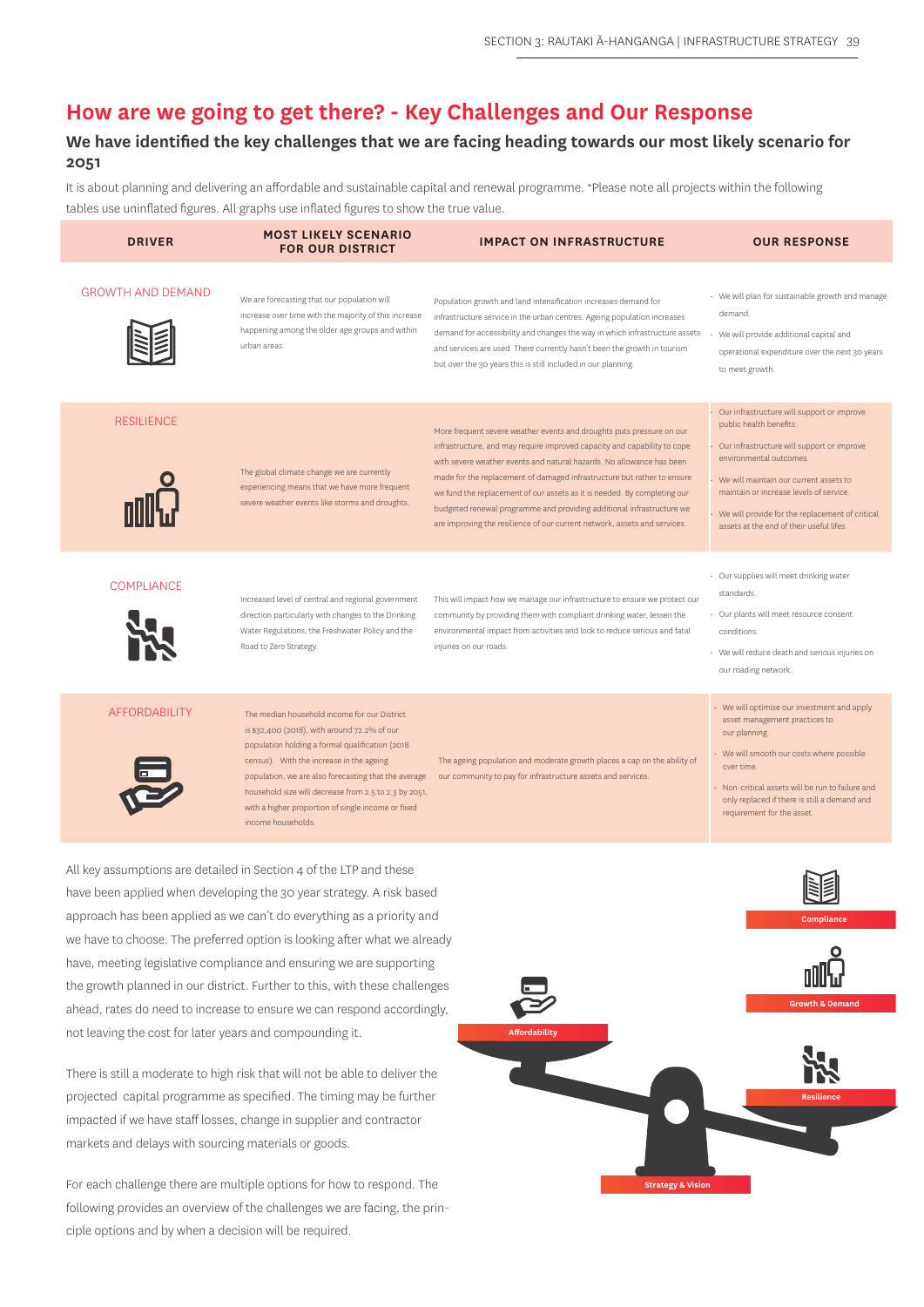#### 1. Improving the quality of our drinking water to meet new regulations

The Drinking Water Standards were reviewed in 2018 after the Havelock North incident In 2019 the Government also announced the new approach and have a dedicated Regulator to lead change and drive improvement.

The Health Act 1956 requires Council, as a drinking water supplier to take all practicable steps to ensure they provide an adequate supply of drinking water that complies with the Drinking Water Standards. This requires upgrades to some of our plant assets or new and improved assets, the emphasis is also on continuing the quality testing process and monitoring facility.

|                  | Assumption:                                                                    | We will continue to provide reticulated, treated water supply that meets the New Zealand Drinking Water Standards.                                                                                                                                                                                                                                                                                                                                         |                                                                                                                                           |             |        |                   |         |
|------------------|--------------------------------------------------------------------------------|------------------------------------------------------------------------------------------------------------------------------------------------------------------------------------------------------------------------------------------------------------------------------------------------------------------------------------------------------------------------------------------------------------------------------------------------------------|-------------------------------------------------------------------------------------------------------------------------------------------|-------------|--------|-------------------|---------|
|                  | Principal options                                                              | Implications of options/what are the benefits?                                                                                                                                                                                                                                                                                                                                                                                                             | Cost estimate and<br>timing                                                                                                               | Operational | Growth | Levels of service | Renewal |
| Preferred option | Meet compliance<br>requirements                                                | This option ensures that our communities are supplied with safe and<br>potable drinking water that meets several compliance criteria, pro-<br>cesses and procedures set out in the Drinking Water Standards for New<br>Zealand (2005, revised 2018).<br>This option would be best for this situation. This will allow us to meet<br>the regulatory requirements and will be the best value for money -<br>meeting the requirements without over investing. | \$100,000 per 2021-58<br>\$350,000 in 2024/25<br>and \$250,000 each year<br>between 2031 to 2051                                          | ✓           |        | ✓                 |         |
| Other options    | Upgrade all of our assets with<br>the latest and industry best<br>replacements | This option may imply purchasing new modern equipment, stream-<br>lining processes and investing in state of the art facilities for drinking<br>water compliance that will sit above the requirements outlined in the<br>Drinking Water Standards for New Zealand (2005, 2018).<br>The main trade off with this option is that it achieves the compliance<br>requirements set by th regulatory standard but at a relatively higher<br>cost.                | \$100,000.00 per<br>2021-2051<br>\$350,000 in 2021/22<br>and<br>\$250,000 in 2031 to<br>2051<br>\$600,000 total be-<br>tween 2021 to 2024 |             |        | X<br>$\mathsf X$  |         |
|                  | Delayed approach to meet<br>new regulations                                    | This option will put our communities at risk by increasing the likelihood<br>of supplying unsafe drinking water through the network. Choosing this<br>option will also expose Council to unnecessary legal risks.<br>This option may give us a window to save money in the short term but<br>will expose us to a substantial amount of risk that we cannot afford to<br>take.                                                                              | No funding allocated                                                                                                                      | X           |        |                   |         |

Covid-19 has been identified as a risk and we have made some assumptions in Section for of the LTP. It also relates directly to the delivery of our capital programme. The three waters stimulus funding adds additional delivery capacity constraints by increasing the programme.

Some capital projects have been re-prioritised sue to the change in tourism from international to regional and national visitor number.

There is potentially some goods and services delays for specialised equipment but we do not see any of the renewals programme being impacted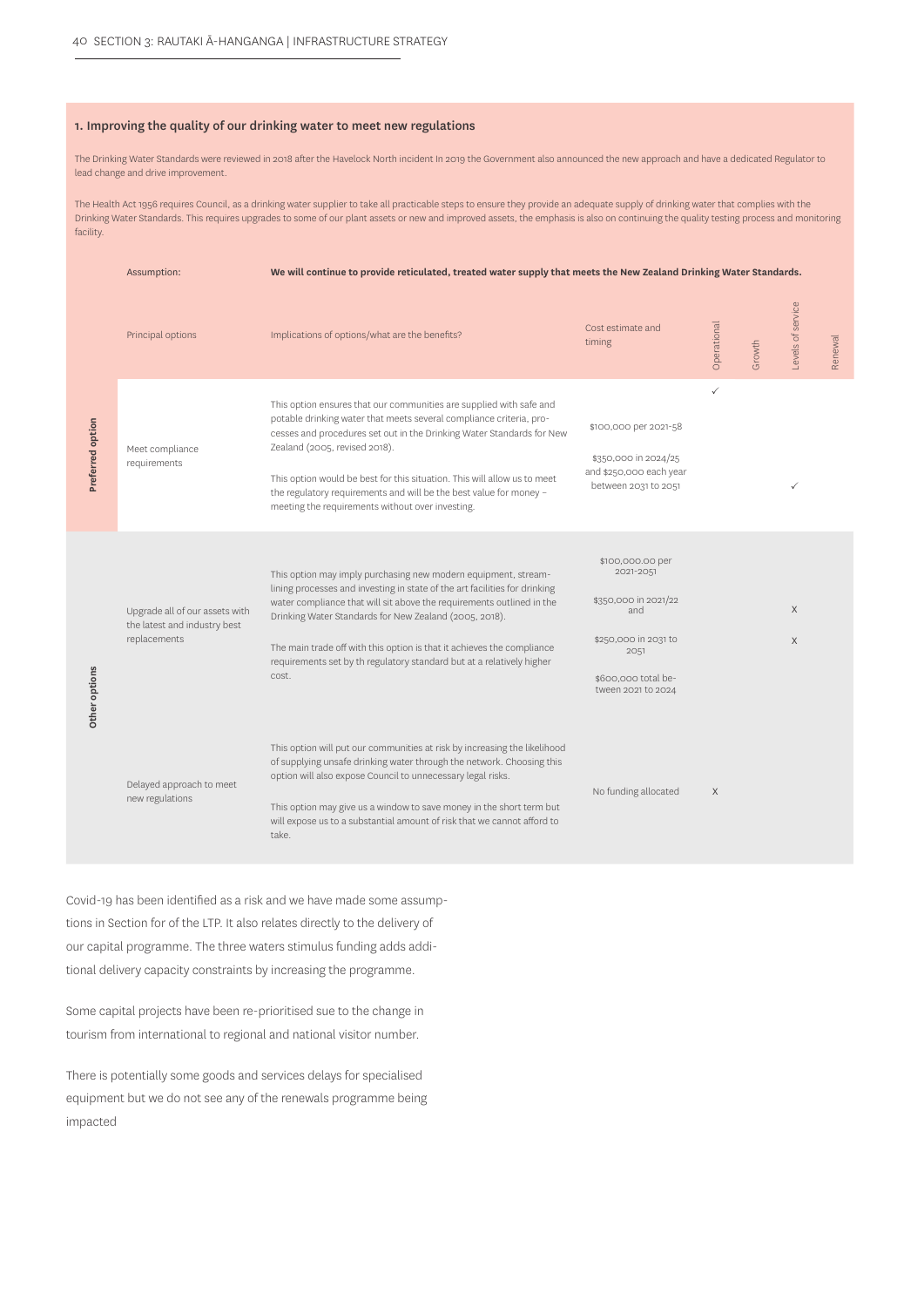#### 2. Provide more resilience to our water supplies so that we can limit severe water restrictions over summer - improve the security of our water supplies - District Wide

Network infrastructure required to facilitate this residential growth in the next 30 years has been included in the LTP. Apart from Growth being a key driver for additional water, it is also about ensuring that we have resilience in our supply over the drier months. We know that we can't totally eliminate water restrictions during summer, however, we aim to reduce the severe water restrictions.

| Meet resource consent requirements for our "water take consents" from Waikato Regional Council. (Refer Assumption on next<br><b>Assumption:</b><br>page.) |                                                                                                                                                                                                                                                                                            |                                                                                                                                                                                                                                                                                                                                                                                                                                                                                                                                                                                                              |                                                                                                                                                                             |              |              |                   |         |  |
|-----------------------------------------------------------------------------------------------------------------------------------------------------------|--------------------------------------------------------------------------------------------------------------------------------------------------------------------------------------------------------------------------------------------------------------------------------------------|--------------------------------------------------------------------------------------------------------------------------------------------------------------------------------------------------------------------------------------------------------------------------------------------------------------------------------------------------------------------------------------------------------------------------------------------------------------------------------------------------------------------------------------------------------------------------------------------------------------|-----------------------------------------------------------------------------------------------------------------------------------------------------------------------------|--------------|--------------|-------------------|---------|--|
|                                                                                                                                                           | <b>Principal options</b>                                                                                                                                                                                                                                                                   | Implications of options/what are the benefits?                                                                                                                                                                                                                                                                                                                                                                                                                                                                                                                                                               | Cost estimate and<br>timing                                                                                                                                                 | Operational  | Growth       | Levels of service | Renewal |  |
|                                                                                                                                                           | Increase education around<br>water usage                                                                                                                                                                                                                                                   | More emphasis on educating our community on water usage and<br>conservation initiatives to assist with the water reduction.<br>The benefit of doing this would be getting the engagement and<br>involvement of our community as a partner in achieving our<br>environmental outcomes through better water use, while enhancing<br>and promoting water conservation efforts as a whole.                                                                                                                                                                                                                       | \$50,000 per 2021 to<br>2051                                                                                                                                                | ✓            |              |                   |         |  |
| Preferred options                                                                                                                                         | Provide additional bores and<br>water treatment<br>Morrinsville Lockerbie<br>Morrinsville Wiseley<br>Morrinsville additional<br><b>bore</b><br>Matamata additional<br>bore<br>(note not unlimited water)<br>Reduce water loss in the<br>network through leak<br>detection and leak repairs | The LTP allows for additional investigation bores, new bore equipment<br>and also treatment plants to be developed over the life of the strategy.<br>The main benefit of this option is that it enables us to gain access to<br>water resources, which will be used as contingencies for emergencies.<br>This boosts our resilience in the long term.<br>A leak detection programme underway to investigate where leaks are<br>currently in our network so that they can be rectified. This also includes<br>looking at private laterals and advising property owners of any leaks<br>within their property. | \$4.65 million in 2023/24<br>\$2.15 million in 2024/25<br>\$550,000 in 2030/31<br>\$3 million in 2031-36<br>and \$3 million in<br>2046-51<br>\$50,000 per year<br>2021-2024 |              | $\checkmark$ | $\checkmark$      |         |  |
|                                                                                                                                                           | Network resilience<br>improvements                                                                                                                                                                                                                                                         | This option is assumes a more proactive approach as it seeks to rectify<br>the deficiencies in our water network instead of investing in new water<br>bore infrastructure, which can be expensive.<br>This option includes development of bore sites to improve network<br>\$344,118 in 2021/22<br>resilience, replace SCADA and replace old meters. This is being funded<br>through the water reform programme.                                                                                                                                                                                             |                                                                                                                                                                             |              |              | ✓                 |         |  |
| option                                                                                                                                                    | Install universal water meters                                                                                                                                                                                                                                                             | An analysis was completed for the implementation of universal water<br>meters but it was found that at this current time it wasn't cost benefi-<br>cial but it should be reviewed again at a later time.                                                                                                                                                                                                                                                                                                                                                                                                     | \$2.7 million between<br>2021 and 2024                                                                                                                                      | $\checkmark$ |              |                   |         |  |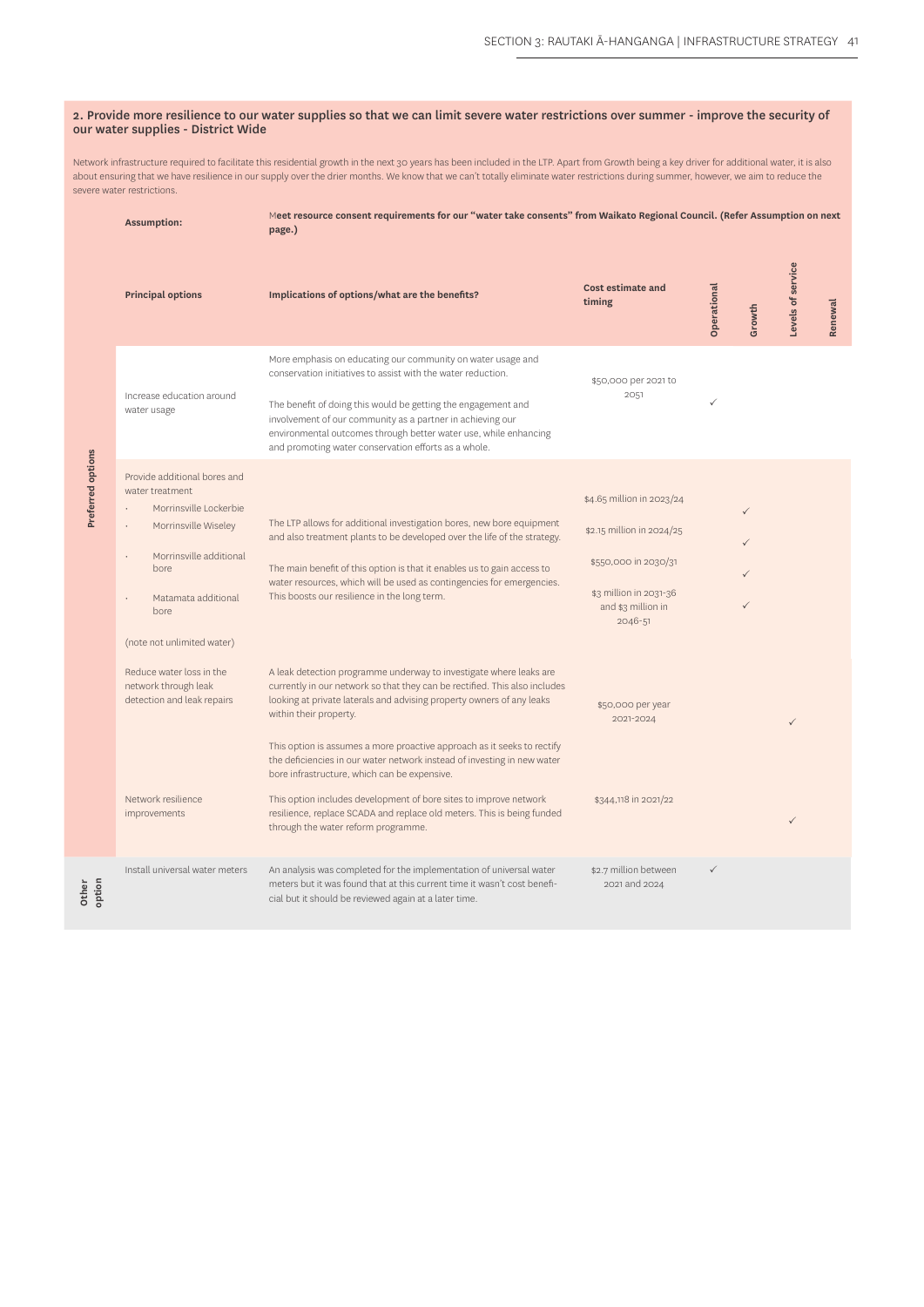#### **3. Provide more resilience to our water supplies so that we can limit severe water restrictions over summer - Improve the security of our water supplies - Morrinsville**

#### There have been a number of water events affecting the Morrinsville community in recent years.

Morrinsville is currently supplied with water from a single 17km long main trunk line from the Topahaehae Stream on Waterworks Road. The mains pipe failed in December 2017 and resulted in a large water outage for the town. There have been water quality issues due to the manganese and iron levels (i.e. brown water, bad taste), and most recently the unprecedented, extremely dry summer in 2019/20 led to imposing level 4 water restrictions. Morrinsville has also been identified as a growth area, placing further pressure on water supply and contributing to residents' dissatisfaction with this service.

In the 2018 LTP council investigated new sources of water at Wisely and Lockerbie and a consent has been lodged with the Waikato Regional Council.

|                   | <b>Assumption:</b>                                                                                                                                                                        | We will continue to deliver treated water to current and future residential customers in Morrinsville.                                                                                                                                                                                                                                                                        |                                        |              |              |                   |         |
|-------------------|-------------------------------------------------------------------------------------------------------------------------------------------------------------------------------------------|-------------------------------------------------------------------------------------------------------------------------------------------------------------------------------------------------------------------------------------------------------------------------------------------------------------------------------------------------------------------------------|----------------------------------------|--------------|--------------|-------------------|---------|
|                   | Principal options                                                                                                                                                                         | Implications of options/what are the benefits?                                                                                                                                                                                                                                                                                                                                | Cost estimate and<br>timing            | Operational  | Growth       | Levels of service | Renewal |
|                   | Plan to reline the existing main<br>trunk line before its due to be<br>replaced.                                                                                                          | By relining the pipe we can extend the asset life and reduce the risk of<br>future breakages. Relining the pipe will lead to reduced flow rates and<br>reduced quantities of water getting into town.                                                                                                                                                                         | \$7.5 million in 2039                  |              |              |                   | ✓       |
| Preferred options | Develop additional bores and<br>water treatment plant<br>Morrinsville Lockerbie<br>Morrinsville Wiseley<br>Matamata South<br>Morrinsville additional<br>bore<br>Matamata additional bore* | The LTP allows for two new bores, the equipment and also treatment<br>plants to be developed over the life of the strategy.<br>Though these new two bores would be aimed to increase capacity and<br>resilience, water conservation and care should still be exercised.                                                                                                       | \$4.15 million in 2023/24              |              | $\checkmark$ |                   |         |
|                   | Reduce water loss in the net-<br>work through leak detection<br>and leak repairs and increased<br>education around water<br>usage.                                                        | A leak detection programme underway to investigate where leaks are<br>currently in our network so that they can be rectified. This also includes<br>looking at private laterals and advising property owners of any leaks<br>within their property.<br>More emphasis on educating our community on water usage and<br>conservation initiatives to assit with water reduction. | \$40,000 per 2021 - 51                 | $\checkmark$ |              |                   |         |
|                   | Install universal water meters                                                                                                                                                            | An analysis was completed for the implementation of universal water<br>meters but it was found that at this current time it wasn't cost benefi-<br>cial but it should be reviewed again at a later time.                                                                                                                                                                      | \$2.7 million between<br>2021 and 2024 | $\checkmark$ |              |                   |         |
| Other options     | Do nothing.                                                                                                                                                                               | The main trunk is a critical asset. if we do nothing, the pipe will<br>continue to deteriorate and more frequent breakages may be<br>experienced. There will also be the continued level 3 and 4 water<br>shortages during dry summers as the water supply is purely relied on<br>the Topahaehae stream intake.                                                               | No extra cost from 2021<br>$-2051$     |              |              |                   |         |

\*Not unlimited water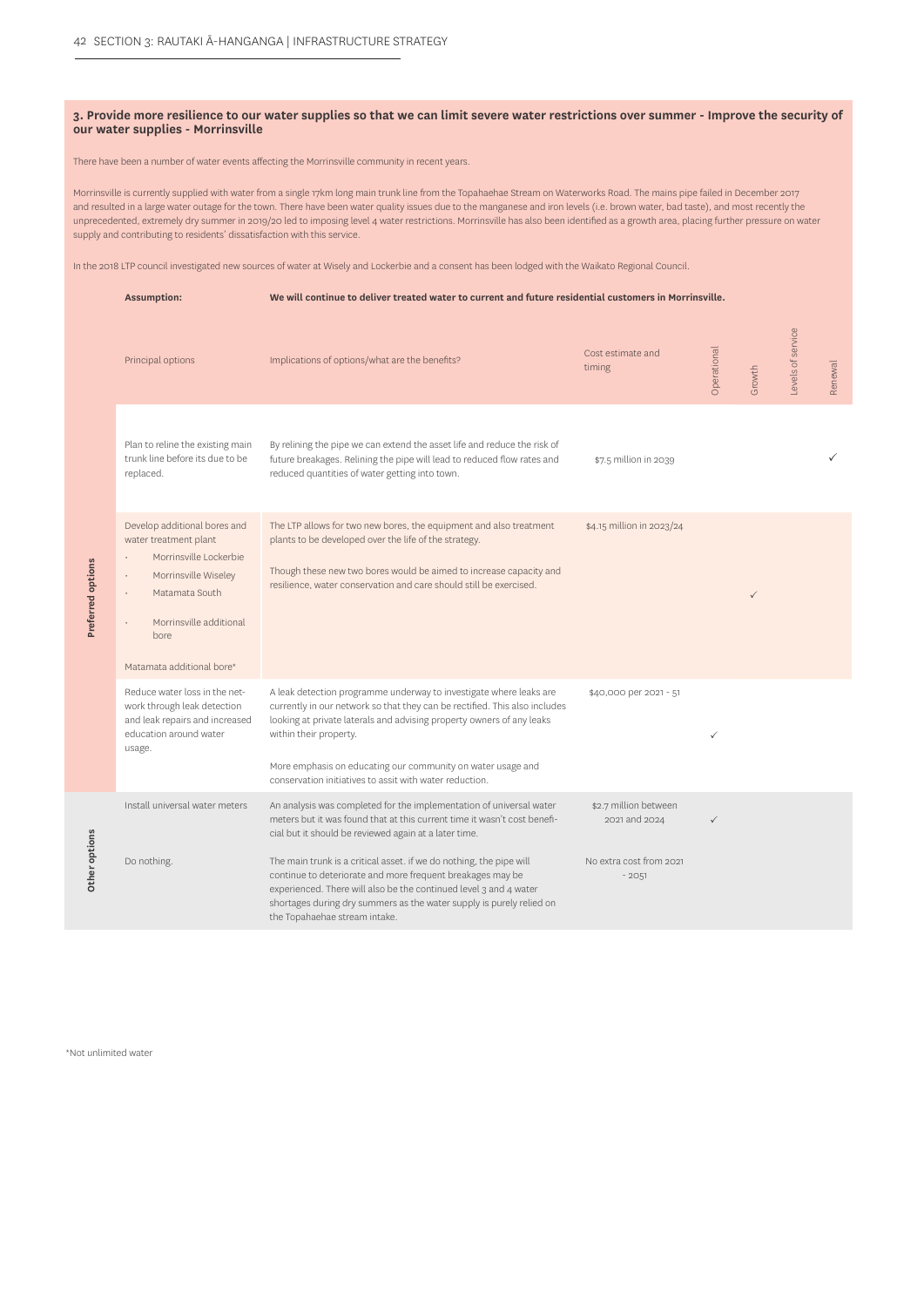#### **4. Improving our infrastructure assets to reduce the adverse effects on the environment.**

The National Policy Statement for Freshwater Management 2020 sets out the objectives and policies for freshwater management under the Resource Management Act 1991.

Te Mana o te Wai is a concept that refers to the fundamental importance of water and recognises that protecting the health of freshwater protects the health and wellbeing of the wider environment. It protects the mauri of the wai. Te Mana o te Wai is about restoring and preserving the balance between the water, the wider environment, and the community.

The detailed requirements that will be applied to our new consents are not yet specified but we need to ensure we plan ahead and try and anticipate what the new rules and regulations will require us to do (Refer Assumption 22 in Section 4).

| <b>Assumption:</b>                                                                                | We will comply with consent conditions, environmental standards and requirements.                                                                                                                                                                                                                                                                                                                                                                                                                                                                                                                                                                           |                                                                                                                                                              |            |        |                   |         |  |
|---------------------------------------------------------------------------------------------------|-------------------------------------------------------------------------------------------------------------------------------------------------------------------------------------------------------------------------------------------------------------------------------------------------------------------------------------------------------------------------------------------------------------------------------------------------------------------------------------------------------------------------------------------------------------------------------------------------------------------------------------------------------------|--------------------------------------------------------------------------------------------------------------------------------------------------------------|------------|--------|-------------------|---------|--|
| Principal options                                                                                 | Implications of options/what are the benefits?                                                                                                                                                                                                                                                                                                                                                                                                                                                                                                                                                                                                              | Cost estimate and<br>timing                                                                                                                                  | Operationa | Growth | Levels of service | Renewal |  |
| Continue to investigate<br>feasibility to discharge to<br>land as part of our consent<br>renewals | The investigations will consider partial or full disposal to land for<br>our wastewater discharges and the potential for decreasing the<br>environmental impact we are having on our rivers and streams.                                                                                                                                                                                                                                                                                                                                                                                                                                                    | \$50,000 in 2021/22                                                                                                                                          | ✓          |        |                   |         |  |
| Reduce the infiltration in the<br>wastewater network from<br>stormwater                           | By reducing the infiltration of stormwater into the wastewater system<br>we are not overloading the wastewater system at times of heavy rainfall<br>and allow no overflows into the environment. Smoke testing and CCTV<br>work will provide an understanding of where the issues are. Then<br>maintenance and renewal can be targeted to these areas.<br>The main benefit of doing this in essence is that we will be treating<br>wastewater instead of stormwater and thus our plant will be<br>performing as designed during heavy rainfall. This also avoids us from<br>upgrading our wastewater networks and plants due to stormwater<br>infiltration. | \$50,000 per<br>2021-2051                                                                                                                                    | ✓          |        |                   |         |  |
| Reduce water loss in the net-<br>work through leak detection                                      | A leak detection programme underway to investigate where leaks are<br>currently in our network so that<br>they can be rectified. This also includes looking at private laterals and<br>advising property owners of any leaks within their property.<br>This is a more proactive approach by looking at solutions and<br>optimising the current network instead of investing into new assets<br>right away.                                                                                                                                                                                                                                                  | \$40,000 per 2021-51                                                                                                                                         | ✓          |        |                   |         |  |
| Achieve compliance with our<br>Discharge consents                                                 | Council is required to ensure it meets resource consent conditions.<br>Individual consent will require Council to allow for funds to upgrade<br>plants so they meet increased resource consent requirements.                                                                                                                                                                                                                                                                                                                                                                                                                                                | Matamata<br>\$11 million between<br>2025 to 2029<br>Morrinsville<br>\$4 million between<br>2026 to 2029<br>Te Aroha<br>\$6.2 million between<br>2026 to 2029 | ✓          |        |                   |         |  |
| Network resilience<br>improvements                                                                | This option includes purchase and deployment of generators and<br>replacement of SCADA system. This is being funded through the water<br>reform programme.                                                                                                                                                                                                                                                                                                                                                                                                                                                                                                  | \$484,412 in 2021/22                                                                                                                                         |            |        | $\checkmark$      |         |  |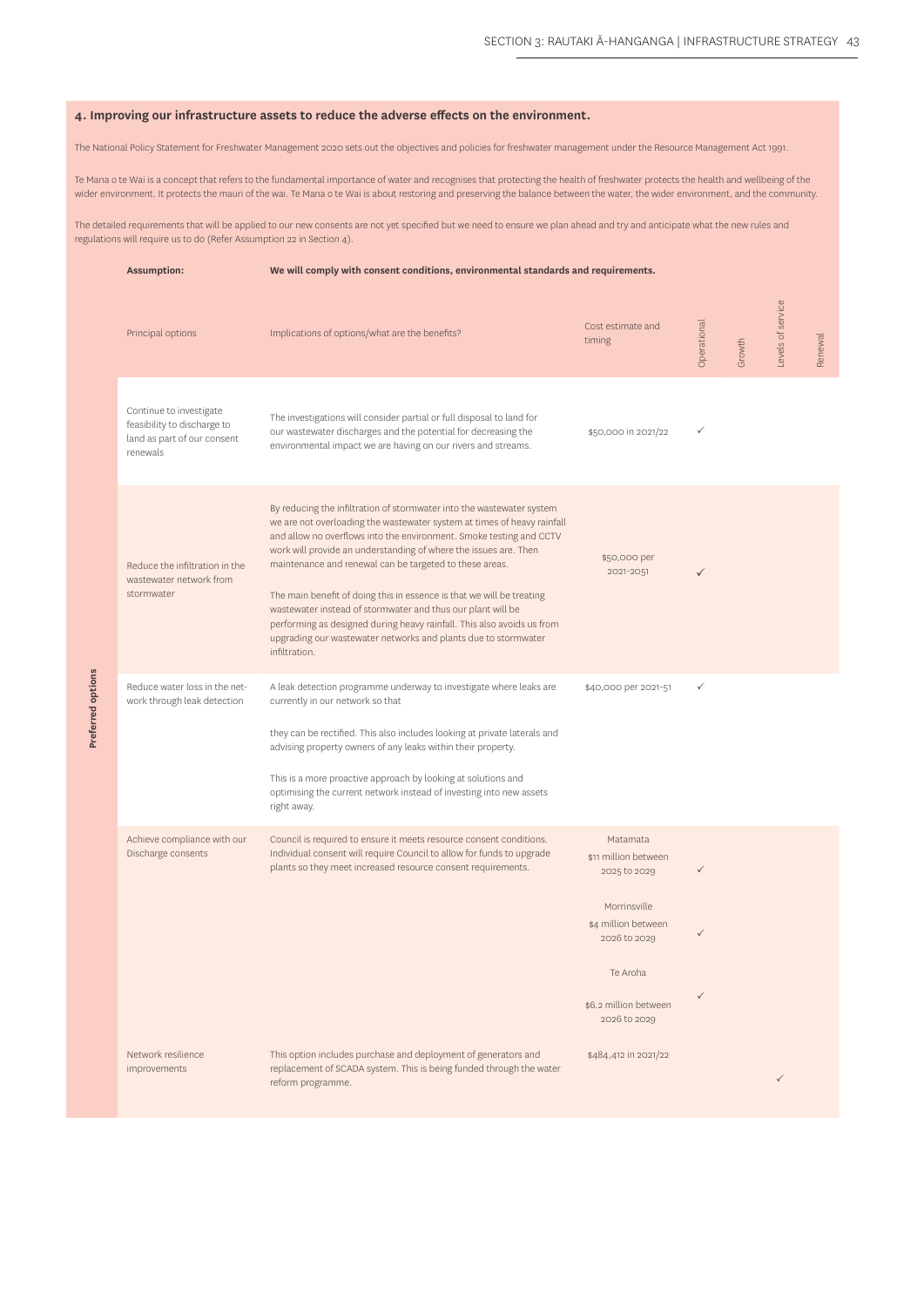#### **5. Improving the quality and safety of our transport network to reduce fatal and serious injuries.**

In late 2019 The Ministry of Transport released the Road to Zero Road Safety Strategy. This was in response to the lack of achievement in reducing deaths and serious injuries. A target of a 40 percent reduction in deaths and serious injuries by 2030 is proposed.

|                   | <b>Assumption:</b>                                                                                                                                        | We will reduce the number of fatal and serious injuries on our roads.                                                                                                                                                                                                                                                                                                                                                                                                                                                                |                                                                                                    |             |        |                   |         |
|-------------------|-----------------------------------------------------------------------------------------------------------------------------------------------------------|--------------------------------------------------------------------------------------------------------------------------------------------------------------------------------------------------------------------------------------------------------------------------------------------------------------------------------------------------------------------------------------------------------------------------------------------------------------------------------------------------------------------------------------|----------------------------------------------------------------------------------------------------|-------------|--------|-------------------|---------|
|                   | Principal options                                                                                                                                         | Implications of options/what are the benefits?                                                                                                                                                                                                                                                                                                                                                                                                                                                                                       | Cost estimate and<br>timing                                                                        | Operational | Growth | Levels of service | Renewal |
| Preferred options | Focus in investment on High<br>Risk Routes - Better utilisa-<br>tion of current funding levels                                                            | By focusing funding on our high risk routes the benefits are effective<br>and can have the greatest impacts.<br>Work by Waka Kotahi (NZTA) and our own knowledge has identified<br>and prioritied these areas and looked at potential improvements to<br>reduce fatal and serious injuries on our network.<br>This option embodies a best value for money approach by utilising<br>evidenced based spending and supplemented by our local knowledge<br>of our roads. This approach yields better and safer road network<br>outcomes. | \$500k per 2021-51                                                                                 |             |        |                   |         |
|                   | Enhance safety and ccessibili-<br>ty of footpaths, bike lanes and<br>cycleways<br>Matamata to Piarere<br>Cycleway<br>Te Aroha to Morrinsville<br>Cycleway | This will result in people being provided with alternative transport<br>options. Council is planning to widen footpaths where most<br>appropriate and provide for safe walking routes, connecting our towns.                                                                                                                                                                                                                                                                                                                         | \$35,000 per 2021-2023<br>\$150,000 per 2021-2051<br>\$2 million in 2026/27<br>\$5 million in 2031 |             |        | $\checkmark$      |         |
| Other options     | Focus in investment on High<br>Risk Routes - increased<br>funding to achieve target                                                                       | By focusing funding on our high risk routes the benefits are effective<br>and can have the greatest impacts.<br>Work by Waka Kotahi (NZTA) has identified these areas and looked<br>at potential improvements to reduce fatal and serious injuries on our<br>network.<br>This option may not be ideal, as it does not exploit our local road<br>knowledge as a road controlling authority. Some gaps may not be<br>covered due to the lack of collaboration and information exchange<br>between Waka Kotahi (NZTA) and Council.      | \$1 million per 2021-2051                                                                          |             |        | $\mathsf X$       |         |
|                   | Reduce our safety work on<br>our network                                                                                                                  | This option aims to discontinue with our investment toward a safe<br>road network. This may be an economical option but this puts us in a<br>position that is not aligned with the Road to Zero vision. This in effect,<br>will not help our communities enjoy a safer road network                                                                                                                                                                                                                                                  | No funding allocated to<br>safety works                                                            | $\times$    |        |                   |         |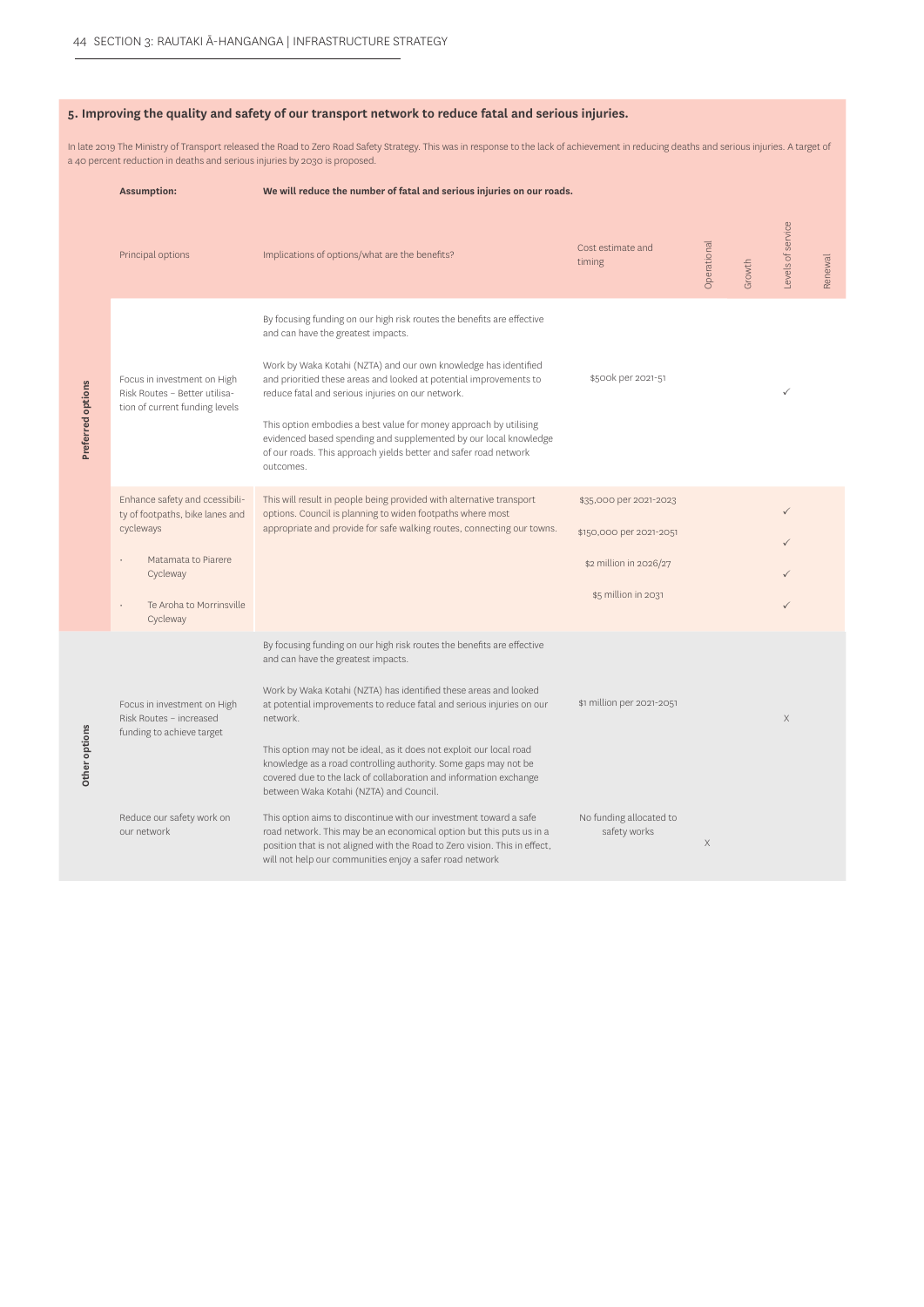| 6. Upgrade Council's current infrastructure to cater for growth in identified areas.                                                                                                                                                                                                                                                                       |                                                                                                    |                                                                                                                                                                                                                                        |                                                                                                        |             |        |                   |         |  |  |
|------------------------------------------------------------------------------------------------------------------------------------------------------------------------------------------------------------------------------------------------------------------------------------------------------------------------------------------------------------|----------------------------------------------------------------------------------------------------|----------------------------------------------------------------------------------------------------------------------------------------------------------------------------------------------------------------------------------------|--------------------------------------------------------------------------------------------------------|-------------|--------|-------------------|---------|--|--|
| Network infrastructure required to facilitate the residential growth areas in the next 30 years as identified in the District Plan has been included in the LTP and this Strategy.<br>Growth has been higher than anticipated and some additional land has been zoned residential, network modelling has been completed to identify what work is required. |                                                                                                    |                                                                                                                                                                                                                                        |                                                                                                        |             |        |                   |         |  |  |
| <b>Assumption:</b><br>Growth will occur as planned.                                                                                                                                                                                                                                                                                                        |                                                                                                    |                                                                                                                                                                                                                                        |                                                                                                        |             |        |                   |         |  |  |
|                                                                                                                                                                                                                                                                                                                                                            | <b>Principal options</b>                                                                           | Implications of options/what are the benefits?                                                                                                                                                                                         | Cost estimate and<br>timing                                                                            | Operational | Growth | Levels of service | Renewal |  |  |
| Preferred option                                                                                                                                                                                                                                                                                                                                           | Upgrade infrastructure to<br>meet growth as per projected<br>figures for residential zoned<br>land | This manages Council's risk in over investing or hindering devel-<br>opment of residential zoned land.<br>This allows Council to manage the assets in a planned manner.                                                                | \$16 million from<br>2021 to 2030                                                                      |             |        | ✓                 |         |  |  |
| Other options                                                                                                                                                                                                                                                                                                                                              | Provide additional capacity<br>for growth not limited to<br>zoned land                             | This may be attractive for developers or industries to look at<br>developing land or increasing their current operation in our<br>District but places a risk on Council that it cannot recover the<br>investment back from developers. | \$16 million from 2021<br>to 2030<br>\$15 million in year<br>2021/22<br>\$5 million in year<br>2022/23 |             | X      | X                 |         |  |  |
|                                                                                                                                                                                                                                                                                                                                                            | Delay the infrastructure<br>upgrades $\rightarrow$ delay growth                                    | This will hinder development and give no certainty to developers<br>in the District to be able to subdivide in the District and hinder<br>growth.                                                                                      | No additional costs                                                                                    | X           |        |                   |         |  |  |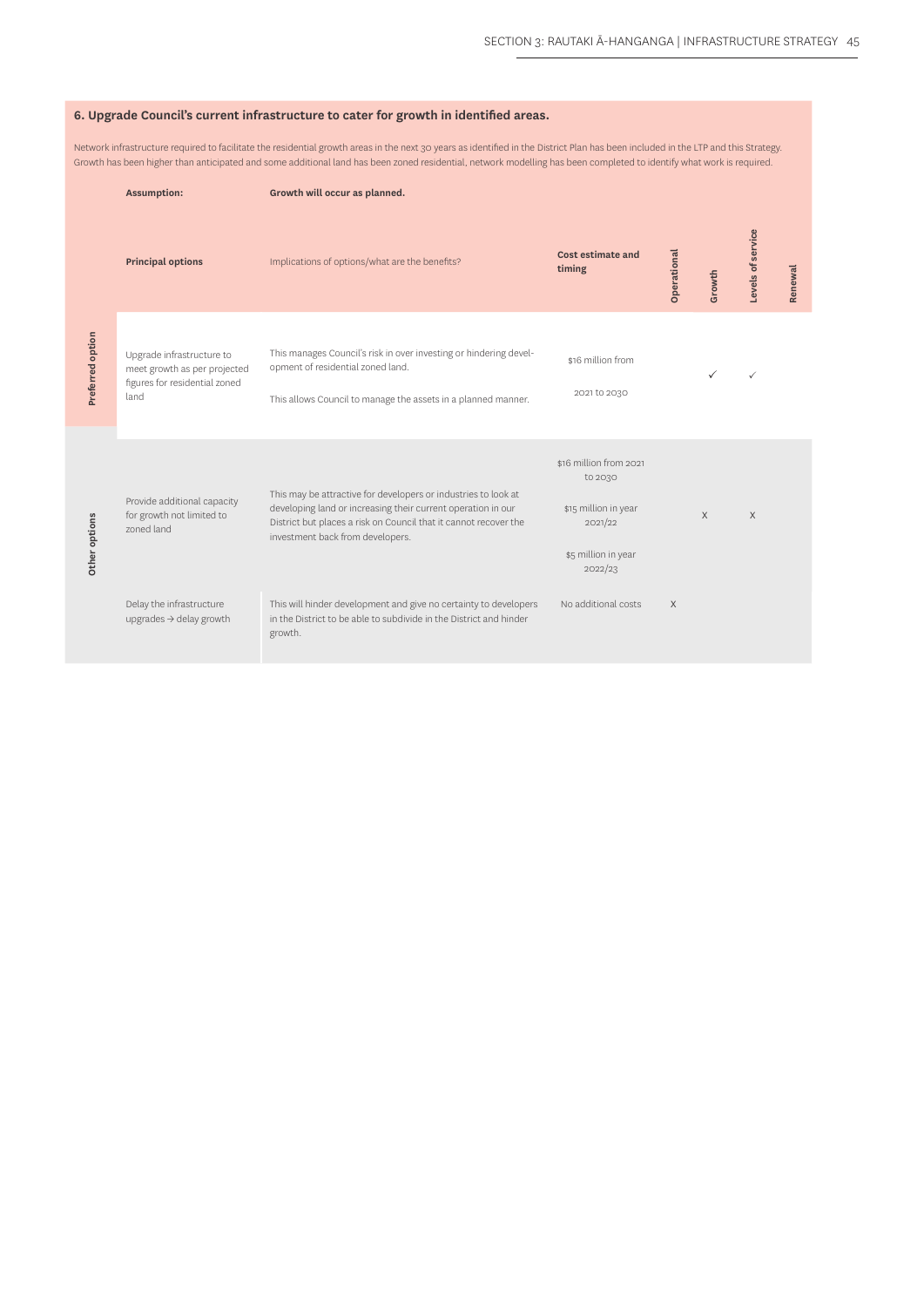**Preferred options**

Preferred options

#### **7. Meeting customer expectation with our improvements now and in the future.**

It is about providing the community with the appropriate infrastructure at an affordable price. We are not able to provide the community with everything that they want as it is not affordable and not a sustainable delivery model. Projects need to be prioritised in accordance with strategic fit with our Vision and Community Outcomes, and how they contiribute to the overall community wellbeing (Social, Cultural, Environmental and Economic). The key projects are mainly in the Parks and Open Spaces, Community Facilities and Buildings and some of the Footpath and cycleway projects.

| <b>Assumption:</b>                                                                                                                                                                                                                                                                                                         | We are aware of Community expectations.                                                                                                                                                                                                                                                                                                                                                                                                                                                                   |                                                                                                                                                           |             |        |                   |         |
|----------------------------------------------------------------------------------------------------------------------------------------------------------------------------------------------------------------------------------------------------------------------------------------------------------------------------|-----------------------------------------------------------------------------------------------------------------------------------------------------------------------------------------------------------------------------------------------------------------------------------------------------------------------------------------------------------------------------------------------------------------------------------------------------------------------------------------------------------|-----------------------------------------------------------------------------------------------------------------------------------------------------------|-------------|--------|-------------------|---------|
| Principal options                                                                                                                                                                                                                                                                                                          | Implications of options/what are the benefits?                                                                                                                                                                                                                                                                                                                                                                                                                                                            | Cost estimate and<br>timing                                                                                                                               | Operational | Growth | Levels of service | Renewal |
| Upgrades prioritised as per<br>community expectations and<br>with strategic support and<br>where business cases have<br>been developed.<br>Cycleway to Piarere<br>Development of Te<br>Aroha Spas<br>Increased indoor<br>sports courts for<br>Matamata<br>Morrinsville Recreation<br>Ground Master Plan<br>and development | This option allows us to listen and tailor to the needs of the community<br>by making more informed business decisions that would align to our<br>strategies and yield community outcomes. This enables us to address<br>community issues and opportunities in the short term by delivering<br>the projects on time, on budget and in scope while ensuring that the<br>outcomes and benefits that these projects aim to deliver will last in the<br>long term for the enjoyment of our communities.       | \$2 million in 2026/27<br>\$1.5 million in 2022/23<br>and \$3.5 million in<br>2023/24<br>\$2 million in 2023/24<br>\$250,000 per second<br>year 2021-2031 |             |        |                   |         |
| Complete further business<br>cases on some of the projects<br>that the have been identified<br>by the community<br>Te Aroha to Morrinsville<br>Cycleway<br>Cover and improve the<br>Morrinsville pool<br>New Matamata Civic<br>Centre Stage<br>New Te Aroha Civic<br>Facilities                                            | The approach of creating business cases enables us to ensure that<br>these investments are:<br>Strategically necessary (aligns with our strategy)<br>Economically smart (offers best value for money)<br>$\bullet$<br>Commercially achievable (attracts suppliers, contractors,<br>external partners and/or developers).<br>Financially affordable.<br>Sustainably manageable (ensures benefit realisation in the long<br>term)                                                                           | \$50,000 in 2023/24<br>\$100,000 in 2022/23<br>\$200,000 in 2023/24<br>\$4 million in 2026-28                                                             | ✓<br>✓      |        |                   |         |
| Exclude projects that are<br>not aligned with council<br>objectives or supportive<br>business cases.<br>Increase in Staff<br>Housing<br>Short to medium<br>upgrades to the<br>Morrinsville library,<br>Camping facilities, Te<br>Aroha Council building<br>development<br>Matamata bypass                                  | This option allows council to only deliver projects that are strategically<br>linked, thoroughly planned and most likely yields the best outcomes for<br>the community.<br>This allows council to focus resources and time to projects that are<br>worthwhile, evidenced backed and objectively assessed by having<br>a business case first before it gets approval for project delivery. This<br>approach allows better use of resources and avoids investing on<br>projects that are driven reactively. | No extra cost in 2021<br>$-2051$                                                                                                                          |             |        |                   |         |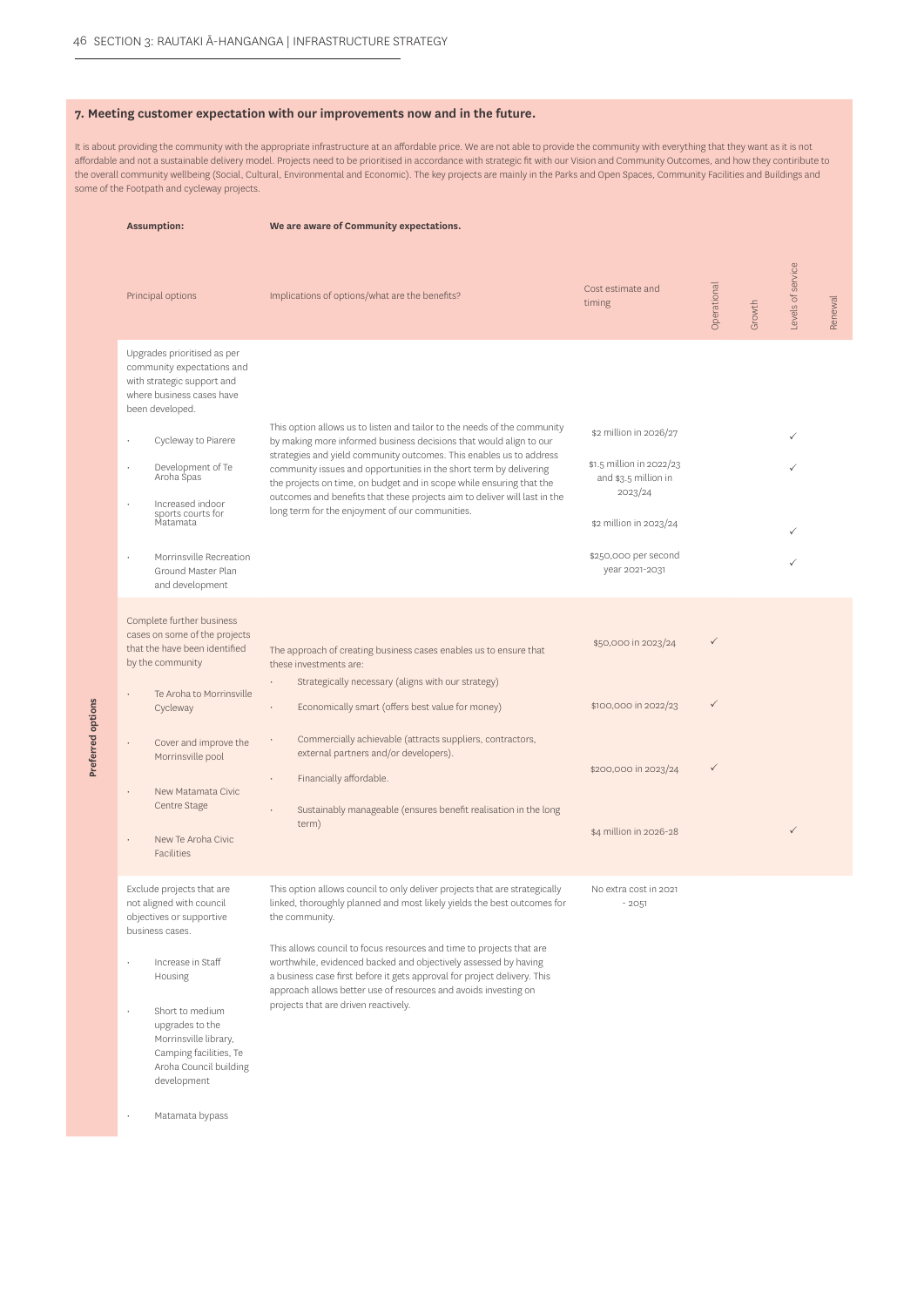## **Water**

## **Background**

Our Water service ensures our communities are supplied with clean, safe drinking water to ensure the health and wellbeing of our residents. Our key levels of service for the Water assets are described in Section 6. Our Water service consists of seven water supply schemes, including nine water treatment plants, 10 pump stations and 393 km of reticulated water supply to our towns and rural settlements.

#### **Context**

Water is a precious resource, and there is an increasing demand for water to both residential and industrial users. With stricter environmental standards and conditions on our water take resource consents, and increased frequency and severity of droughts as a result of higher temperatures and less rainfall, we need to look for new ways to save and conserve water, and increase the security of our water supply for our communities. The reality is that water restrictions cannot be avoided but we look to have our systems improved so that we can limit severe water restrictions during summer.

Freshwater management, including taking water for drinking water supply, is an important community issue and of particular interest to iwi. We will consult with iwi on the renewal and potential new water take consents.

### **Strategic Overview**



Overall we are not planning to increase the direct level of service for our community but compliance requirements will provide an improvement to the water treatment.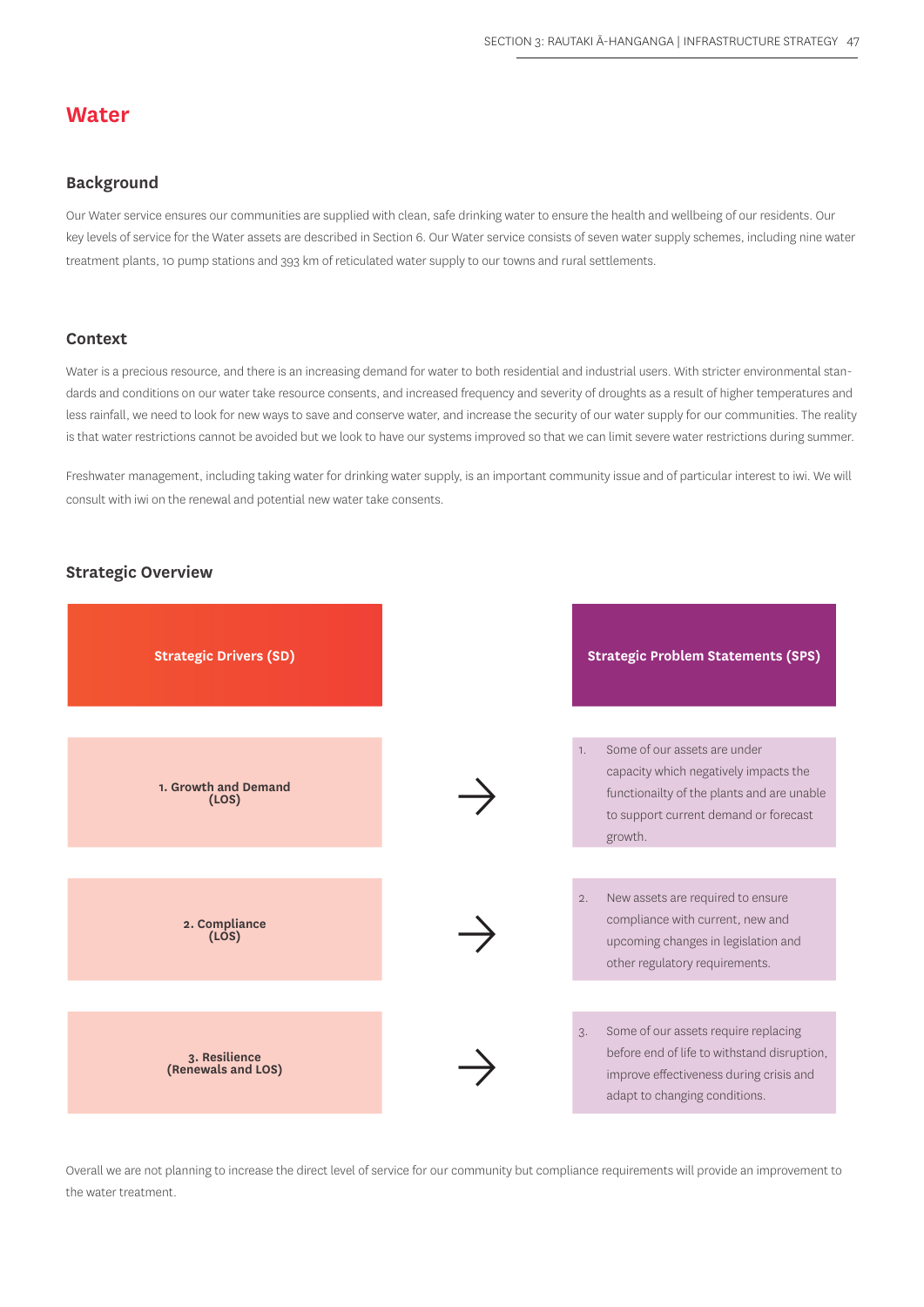#### **Captial and Renewal Expenditure**



**WATER PROJECTED BUDGETS BY STRATEGIC DRIVERS VS FINANCIAL YEAR**

Our forecast budgets include funding for continuous District-wide improvements to our water treatment plants and processes to meet

**COMPLIANCE**. Some of which include:

| <b>PROJECT NAME</b>                          | 2021/22  | 2022/23   | 2023/24  | 2024/25 TO<br>2030/31 | 2031/32 TO<br>2050/51 |
|----------------------------------------------|----------|-----------|----------|-----------------------|-----------------------|
| Lime dosing tank<br>duplication - Te Aroha   |          | \$100,000 |          |                       |                       |
| Lime dosing tank<br>duplication - Tills Road |          | S100,000  |          |                       |                       |
| Raw water monitoring                         |          |           | S100,000 |                       |                       |
| Implement water loss<br>strategy             | \$50,000 | \$50,000  | \$50,000 |                       |                       |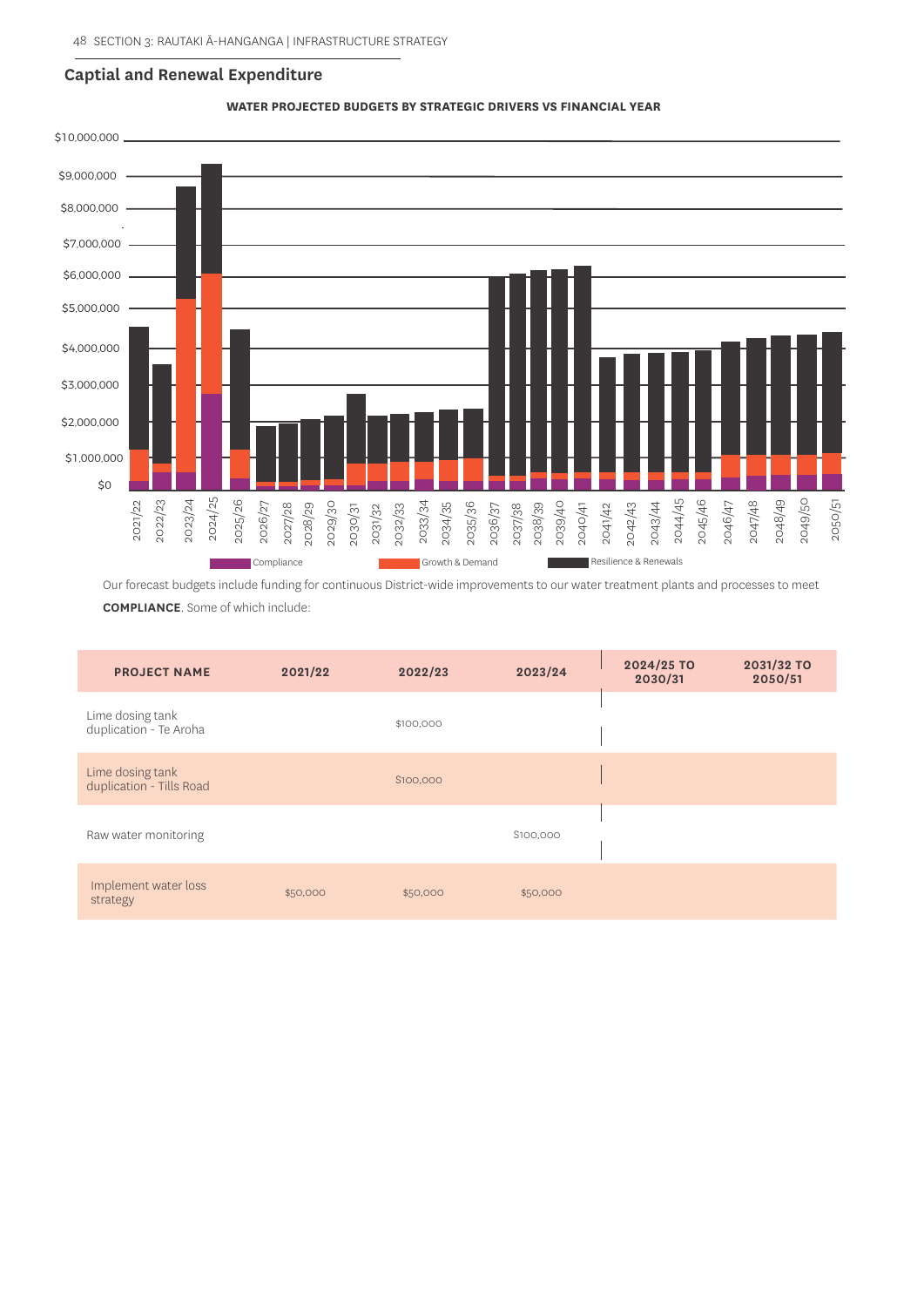Our improvements also include upgrade works to ensure the zoning in our District Plan can be developed and there is adequate water and the appropriate reticulation network in place. Some **GROWTH AND DEMAND** projects include:

| <b>PROJECT NAME</b>                                                        | 2021/22   | 2022/23   | 2023/24     | 2024/25 TO<br>2030/31 | 2031/32 TO<br>2050/51 |
|----------------------------------------------------------------------------|-----------|-----------|-------------|-----------------------|-----------------------|
| Morrinsville Wisely Park<br>bore treatment plant                           |           |           | \$1,500,000 |                       |                       |
| Taharoa Road industrial<br>· new ringmain in Morrinsville                  |           |           | \$400,000   | \$600,000             |                       |
| Treated water storage<br>construction in Matamata                          |           |           |             | \$1,000,000           |                       |
| Matamata Tower Road main<br>pipe upgrade                                   |           | \$175,000 |             |                       |                       |
| Matamata - Eldonwood<br>South ring main upgrade                            | \$360,000 |           |             |                       |                       |
| Develop and construct<br>a treatment plant at the<br>Waharoa Airfield bore |           |           | \$1,50,000  | \$650,000             |                       |
| Morrinsville Lockerbie bore<br>pump and water treatment<br>plant           | \$500,000 |           | \$2,500,000 | \$1,500,000           |                       |
| Water pipe size increases<br>associated with new<br>subdivisions           | \$75,000  | \$75,000  | \$75,000    | \$525,000             | \$1,500,000           |
| Matamata South Bore                                                        |           |           |             | \$550,000             |                       |

There are also projects planned to increase the **RESILIENCE** to our current network and supply. Some of which include:

| <b>PROJECT NAME</b>                                             | 2021/22 | 2022/23   | 2023/24   | 2024/25 TO<br>2030/31 | 2031/32 TO<br>2050/51 |
|-----------------------------------------------------------------|---------|-----------|-----------|-----------------------|-----------------------|
| Rolleston Street generator                                      |         |           | \$100,000 |                       |                       |
| Reticulation on line<br>monitoring                              |         |           | \$250,000 |                       |                       |
| Reticulation monitoring                                         |         | \$150,000 |           |                       |                       |
| Gross pollution monitor-<br>ing (conductivity and PH<br>probes) |         |           | \$150,000 |                       |                       |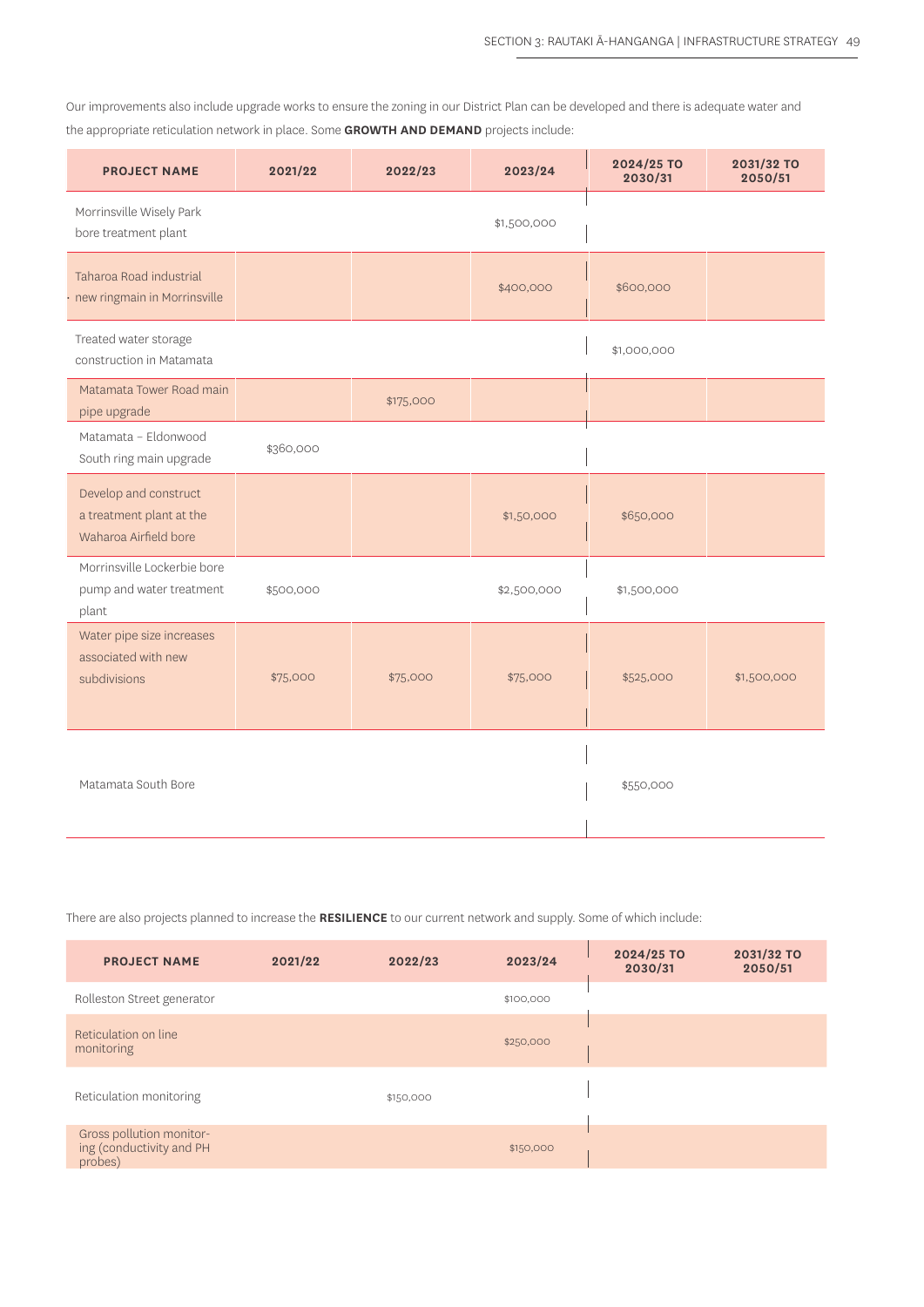#### 50 SECTION 3: RAUTAKI Ā-HANGANGA | INFRASTRUCTURE STRATEGY



Business as usual projects are mainly our plant and reticulation **RENEWALS**. The renewal profiles have been averaged over five years to allow for smoothing of the budget. This helps us manage the replacement of assets based on their criticality, potentially deferring the replacement based on condition of non-critical assets and bringing forward the replacement of critical assets. This smoothing allows us to manage the work programme in a sustainable manner over the term of the strategy. The backlog is not significant and can be managed going forward with this renewal strategy. ANother focus of the renewal programme is to replace all steel pipes

The main trunk line replacement in Morrinsville can be seen in year 2039 which has been smoothed out across five years. Further to Challenge 3 on page 42, whether or not the main trunk line is replaced will be subject to further consideration by Council. There is an increase in plant renewal costs as a result of continued investment to improve the resilience and compliance of our drinking water quality.



**WATER OPERATING COSTS**

It is assumed that the operating costs for the water assets will remain reasonably consistent but has increased over the past three years with new assets coming on board to increase the compliance to meet Drinking Water Standards. It also includes inflation and some additional costs due to the increase in the stock of assets through new subdivisions. With the increase of the monitoring requirements there is also additional costs associated with the management and systems of this. From the graph we can see an increase in operational expenditure from year 5 onwards. This is due to the additional treatment plants in Waharoa and Lockerbie.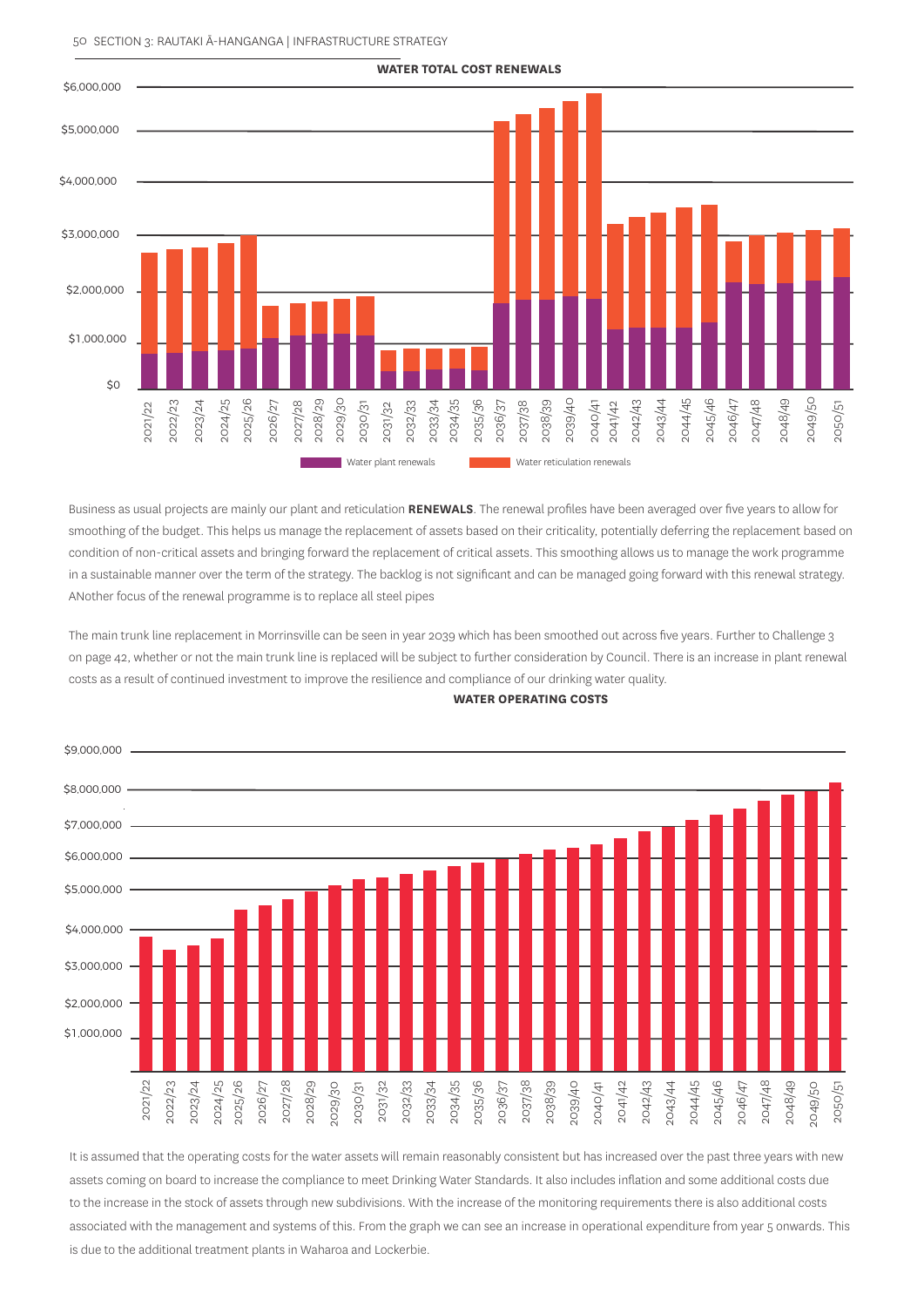## **Asset Condition**

The water infrastructure assets' condition and reliability of data are described in the Water Asset Management Plan 2021-51. Our water treatment plants (WTP) and reticulated water supplies are generally in good condition, delivering the agreed level of service to our community.

The lives of water pipes are between 30 and 100 years depending on material. We have a fairly good understanding of what type of pipes we have. There are approximately 9% of length of pipes of which we do not know the material. These are mainly for our service lines and not our critical assets. We are working through identifying the material types when there are service requests or repairs. However the age of the assets is something that is a bit more difficult to ascertain exactly. We therefore carry out regular condition assessments which inform our renewal programmes and have been given the shortest asset life pipe material.

Water loss (unaccounted for water) has been identified as a potential issue and we have been undertaking a leak detection programme to identify the cause. One source of losses is from old steel pipes and in particular spiral riveted steel. The replacement of these is being treated as a priority. We have identified that our main trunk lines out treatment plaits and our bores are critical assets but additional work has been started to further develop and update our critical asset information in our Asset Management system. We are reviewing our asset criticality criteria and completing modelling to esure we also capture the asset criticality for supply to critical services and more details on critical bridge structures that support our services.

## **Wastewater**

**Background** Our wastewater network consists of five wastewater treatment plants, 36 pump stations and 243km of wastewater pipes. The wastewater service ensures that wastewater (sewage and grey water that goes down your drains) is collected, treated and disposed of appropriately for the health and wellbeing of our community and environment. Our key levels of service for the wastewater assets are described in Section 6 of the LTP.

**Context** With the increased frequency of severe weather events, the resilience of our wastewater network is under pressure. Overflows from the network as a result of heavy rain pose a risk to the environment and the public health of our community.

The National Policy Statement for Freshwater Management 2020 is also likely to put increased requirements for treatment and restrict disposal to waterways. This may also become a requirement of our discharge consent in the future and the disposal to land is being investigated as an option when renewal of resource consents are required. We have identified that our main trunk lines out treatment plants and our bores are critical assets but further work has been started to further develop and update our critical asset information in our Asset Management system. We are reveiwing our asset criticality criteria and completing modelling to ensure we also capture the asset criticality for supply to critical services and more details on critical bridge structures that support our services.

## **Strategic Overview**



Overall we are not planning to increase the direct level of service for our community but compliance requirements will provide an improvement to the wastewater treatment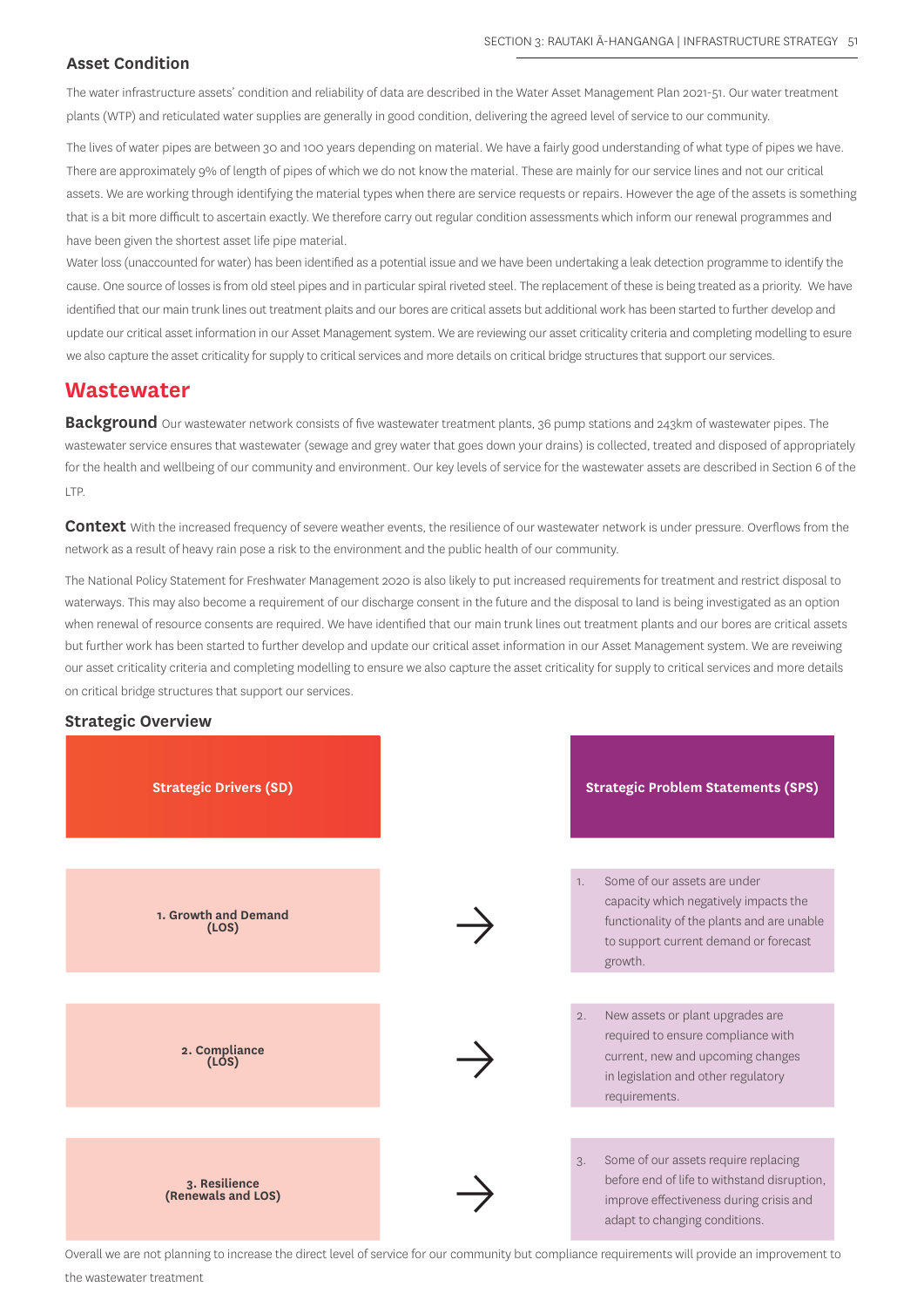## **Captial and Renewal Expenditure**



#### **WASTEWATER PROJECT BUDGETS BY STRATEGIC DRIVERS VS FINANCIAL YEAR**

Our forecast budgets include funding for continuous District-wide improvements to our wastewater treatment plants and processes to meet **COMPLIANCE**. Our plants are generally meeting current consent conditions with the exception of Waihou where some upgrade works are required.

The Morrinsville and Matamata wastewater plant consent will need to be renewed in 2024/25 and upgrade works will like be required to meet new legislation. Some individual projects include:

| <b>PROJECT NAME</b>                                              | 2021/22   | 2022/23   | 2023/24   | 2024/25 TO<br>2030/31 | 2031/32 TO<br>2050/51 |
|------------------------------------------------------------------|-----------|-----------|-----------|-----------------------|-----------------------|
| Overflow screening and<br>flowmeter at Allen St. pump<br>station | \$300,000 |           |           |                       |                       |
| Waihou wastewater<br>treatment plant upgrade                     | \$300,000 | \$500,000 | \$200,000 |                       |                       |
| Morrinsville wastewater<br>treatment plant upgrade               |           |           |           | \$4,000,000           |                       |
| Matamata wastewater<br>treatment BNR plant/<br>waihou discharge  |           |           |           | \$11,000,000          |                       |
| Te Aroha Wastewater<br>Treatment Plant MBR /<br>Anoxic Upgrade   |           |           |           | \$5,200,000           |                       |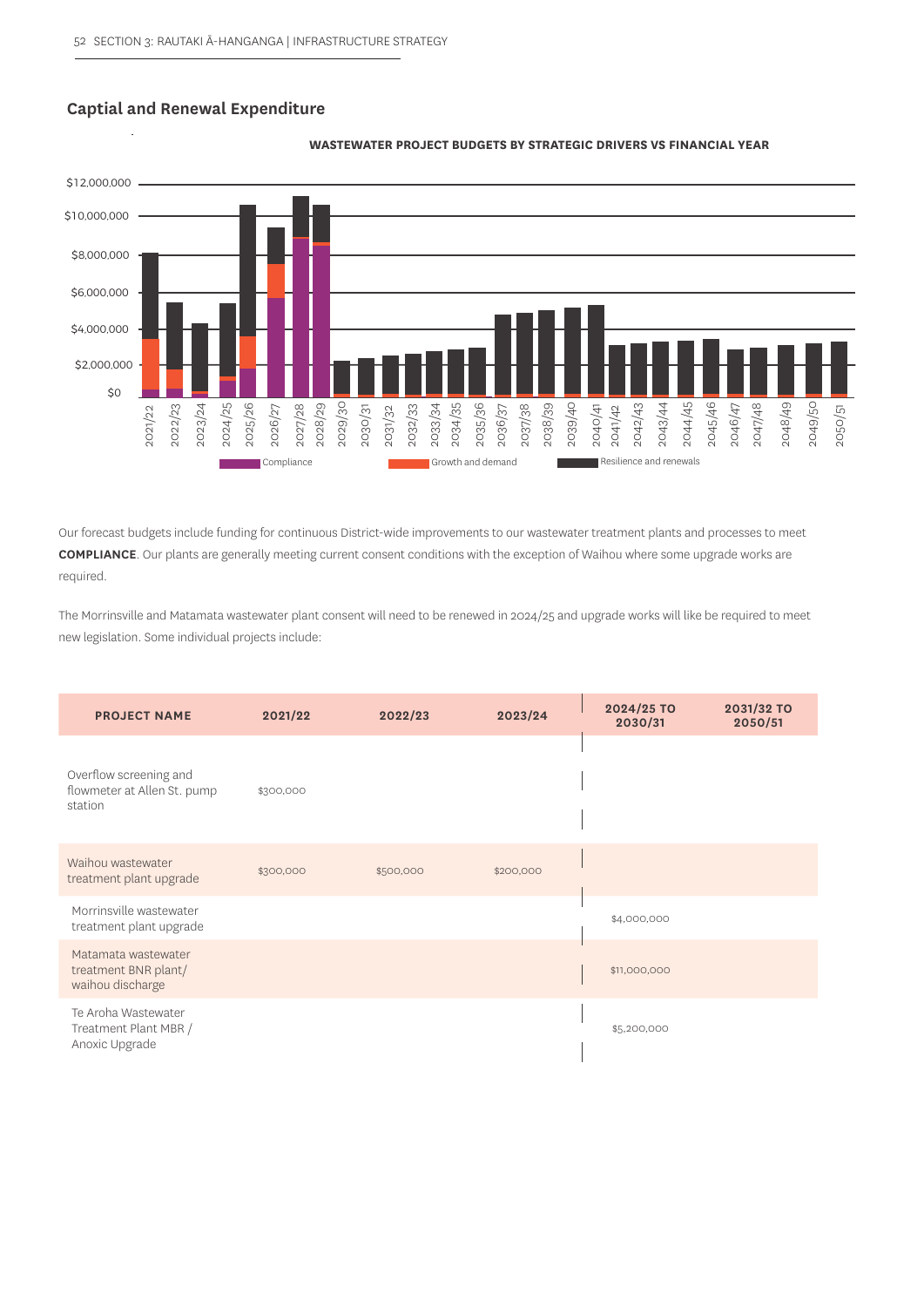Our improvements also include upgrade works to ensure the zoning in our District Plan can be developed and there is adequate capacity at our wastewater treatment plants and the appropriate reticulation network in place. Some **GROWTH AND DEMAND** projects include:

| <b>PROJECT NAME</b>                                                   | 2021/22     | 2022/23     | 2023/24  | 2024/25 TO<br>2030/31 | 2031/32 TO<br>2050/51 |
|-----------------------------------------------------------------------|-------------|-------------|----------|-----------------------|-----------------------|
| Burwood Road bulk sewer                                               | \$1,200,000 | \$1,200,000 |          |                       |                       |
| Tower Road pump station<br>and rising main                            |             |             |          | \$3,200,000           |                       |
| Morrinsville NW sewer main                                            | \$1,900,000 |             |          |                       |                       |
| Wastewater pipe size<br>increases associated with<br>new subdivisions | \$50,000    | \$50,000    | \$50,000 | \$350,000             | \$1,000,000           |

There are also projects planned to increase the **RESILIENCE** to our current network and supply. Some of these key ones include:

| <b>PROJECT NAME</b>                                         | 2021/22 | 2022/23 | 2023/24 | 2024/25 TO<br>2030/31 | 2031/32 TO<br>2050/51 |
|-------------------------------------------------------------|---------|---------|---------|-----------------------|-----------------------|
| Upgrade of Te Aroha falling<br>main                         |         |         |         | \$3,000,000           |                       |
| Te Aroha wastewater<br>treatment plant discharge<br>consent |         |         |         |                       | \$1,000,000           |

#### **WASTEWATER TOTAL COST RENEWAL**

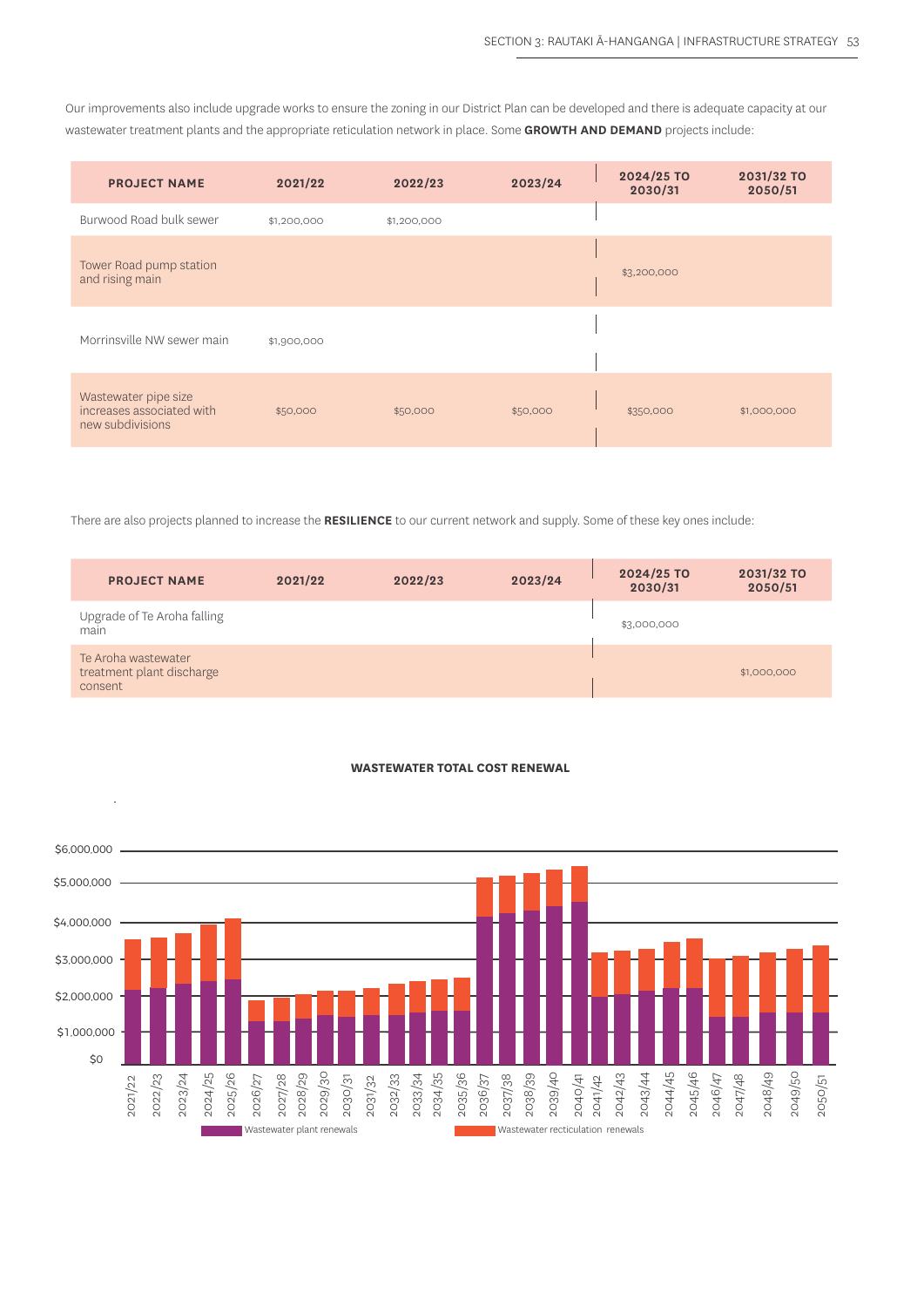Business as usual projects are mainly our plant and reticulation **RENEWALS.** We plan to smooth the reticulation costs as much as possible to allow us to manage our work programme in a sustainable manner over time. The renewal strategy is to focus on our critical assets and replace or reline these before the end of their lives, potentially deferring the replacement of non-critical assets. The renewal strategy also is to replace or earthenware pipes throughout the network. We undertake regular monitoring and condition assessments of our assets to inform the prioritisation of work and minimise the potential risk of failure.

All wastewater treatment plants have been upgraded in recent years but some plant assets such as membranes require replacement over relatively short time frames. There is also a large amount of electronic equipment that requires replacement every five years. As mentioned above, the Morrinsville and Matamata discharge consent will be required to be renewed in 2024/25.

#### **Operating Expenditure**





It is assumed that there is a small increase in operating costs for the wastewater activity with the addition of inflation as well. This is based on the assumption that our levels of service will not change but there are improvements being made to our wastewater treatment plants over time which will require additional maintenance.

It also includes some additional costs due to the increase in the stock of assets through new subdivisions. With the increase of the monitoring requirements as a result of new consents, there is also additional costs associated with the management and systems of this.

## **Asset Condition**

The wastewater infrastructure assets' condition and reliability of data are described in the Wastewater Activity Management Plan 2021-51. We have good knowledge of the wastewater assets, and our forecast confidence for this group is fairly accurate (confidence rating B). Overall our wastewater assets are in average to good condition, with a programme of regular asset condition assessments which informs our renewal profile and priorities.

There are approximately 5% of assets that we don't know the material of construction. This is not considered to be a significant risk as the life of "unknown" pipes are the same as the lowest rated pipe. The condition of the reticulation system varies with the various schemes. Te Aroha is subject to higher infiltration rates that can indicate a poor condition. The modelling of the Morrinsville reticulation for dry and wet weather flows indicates that the catchment is generally in poor condition. It is believed that much of the inflow and infiltration originates within private properties from defective pipes and low gully traps and a programme of testing is addressing this issue. We are undertaking condition assessments of our reticulation using closed circuit television (CCTV) and especially for assets approaching scheduled renewal. This is resulting in some renewals being deferred and the pipes given an extended life. We also have a program of inspections using smoke testing and other means to identify faults and to ensure they are remedied and allowing us to prioritise renewals.

Work has commenced on completing some further work on criticality of our Assets. We are refining our criticality criteria to include reticulation assets that are more critical which supply esstential services and schools, and we are also including high risk assets that could cause environmental concerns or issues if failure. This will assist with future decision making processes.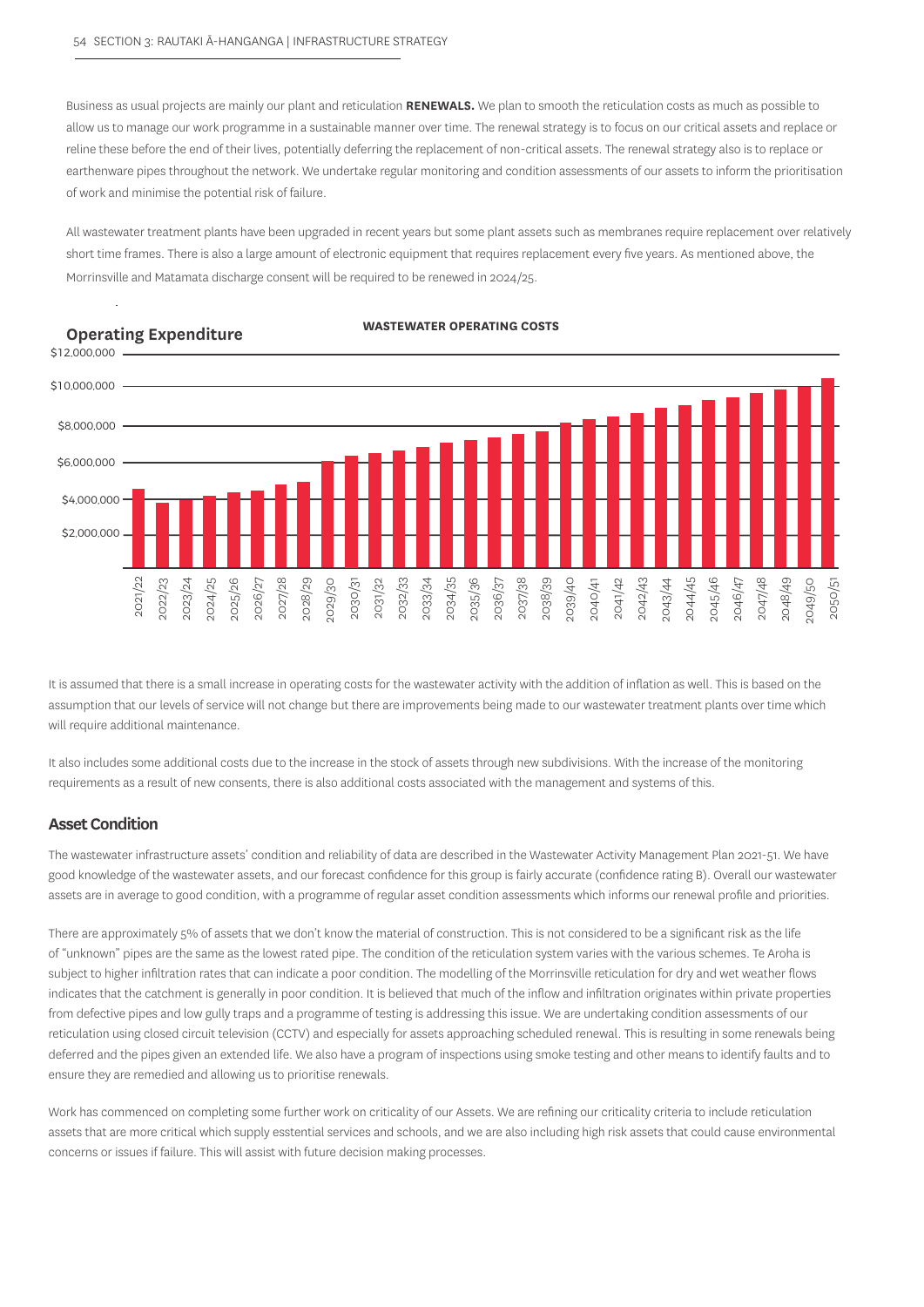## **Stormwater**

## **Background**

Stormwater systems safely and efficiently drain surface water to minimise flooding in our communities. Stormwater is drained from our urban areas and is discharged either into streams, rivers, open drains, retention or detention ponds. Our key levels of service for the stormwater assets are described in Section 6 of the LTP. We aim to ensure stormwater is well managed, and work with property owners to improve stormwater drainage and reduce flooding.

The network consists of 6 retention ponds, 148km of stormwater pipes, manholes and soakage systems and devices.

#### **Context**

Council is responsible for urban stormwater management, while the Waikato Regional Council is responsible for drains and rural land drainage. Customer satisfaction is traditionally low in this area, as many customers are not happy about surface flooding during heavy rain. Surface flooding is an acceptable way to manage flooding during severe weather events which are planned to increase in frequency. While surface flooding is not considered ideal by many people, it is a legitimate, cost effective way to handle stormwater for short periods of time during severe storms. Similarly, due to the limited capacity of our existing stormwater network, soakage is the preferred method of disposal as this is more affordable and manageable. New developers will be required to manage soakage onsite to minimise the impact on the community.

With the National Policy Statement for Freshwater Management 2020 it is expected that some treatment of stormwater may be required in the future. What this will involve to our existing network is unknown at the time of writing this strategy but what we do know is that any new works requires additional stormwater filtration and treatment prior to discharge or soakage.

#### **Strategic Overview**



Overall we are not planning to increase the direct level of service for our community but compliance requirements will provide an improvement to the treatment of stormwater. The increase in intensity of flooding events will require additional investment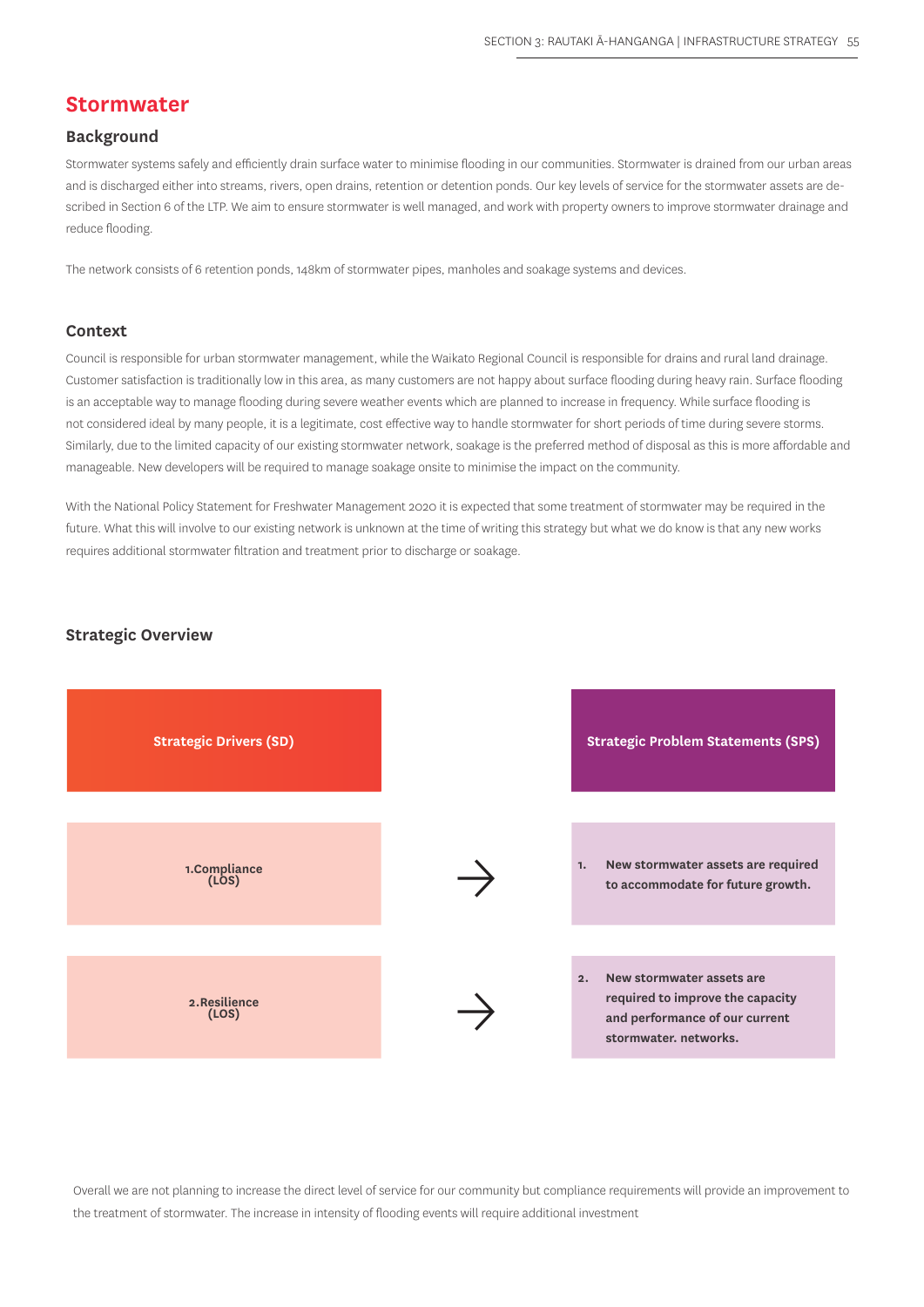## **Captial and Renewal Expenditure**



#### **STORMWATER PROJECT BUDGETS BY STRATEGIC DRIVERS VS FINANCIAL YEAR**

| 2024/25<br>2023/24<br>2022/23<br>2021/22                                                                                                                                                                                                                                                                                                              | 2029/30<br>2025/26<br>2028/29<br>2027/28<br>2030/31<br>2026/27<br>Compliance | 2035/36<br>2034/35<br>2032/33<br>2033/34<br>2031/32<br>Growth and demand | 2039/40<br>2038/39<br>2036/37<br>2037/38<br>2040/41 | 2043/44<br>2044/45<br>2045/46<br>2042/43<br>2041/42<br>Resilience and renewals | 2048/49<br>2049/50<br>2046/47<br>2047/48<br>2050/51 |
|-------------------------------------------------------------------------------------------------------------------------------------------------------------------------------------------------------------------------------------------------------------------------------------------------------------------------------------------------------|------------------------------------------------------------------------------|--------------------------------------------------------------------------|-----------------------------------------------------|--------------------------------------------------------------------------------|-----------------------------------------------------|
| Our forecast budgets include no funding for continuous District-wide improvements to our stormwater network to meet COMPLIANCE.<br>For GROWTH AND DEMAND, the policy of the developer to manage stormwater on site through soakage is the continued approach for our growth<br>areas. There are only some very minor projects planned, which include: |                                                                              |                                                                          |                                                     |                                                                                |                                                     |
| <b>PROJECT NAME</b>                                                                                                                                                                                                                                                                                                                                   | 2021/22                                                                      | 2022/23                                                                  | 2023/24                                             | 2024/25 TO<br>2030/31                                                          | 2031/32 TO<br>2050/51                               |
| Tower Road development                                                                                                                                                                                                                                                                                                                                |                                                                              | \$400,000                                                                |                                                     |                                                                                |                                                     |
| Eldonwood south<br>development                                                                                                                                                                                                                                                                                                                        | \$100,000                                                                    |                                                                          |                                                     |                                                                                |                                                     |
| Matipo Street stormwater<br>pond                                                                                                                                                                                                                                                                                                                      |                                                                              |                                                                          | \$200,000                                           |                                                                                |                                                     |
| There are also projects planned to increase the RESILIENCE to our current network and supply. Some of these key ones are as following:                                                                                                                                                                                                                |                                                                              |                                                                          |                                                     |                                                                                |                                                     |

| <b>PROJECT NAME</b>                                                  | 2021/22   | 2022/23   | 2023/24   | 2024/25 TO<br>2030/31 | 2031/32 TO<br>2050/51 |
|----------------------------------------------------------------------|-----------|-----------|-----------|-----------------------|-----------------------|
|                                                                      |           |           |           |                       |                       |
| Upgrade of existing network<br>by installing soakage or<br>detention | \$100,000 | \$200,000 | \$100,000 | \$700,000             | \$2,000,000           |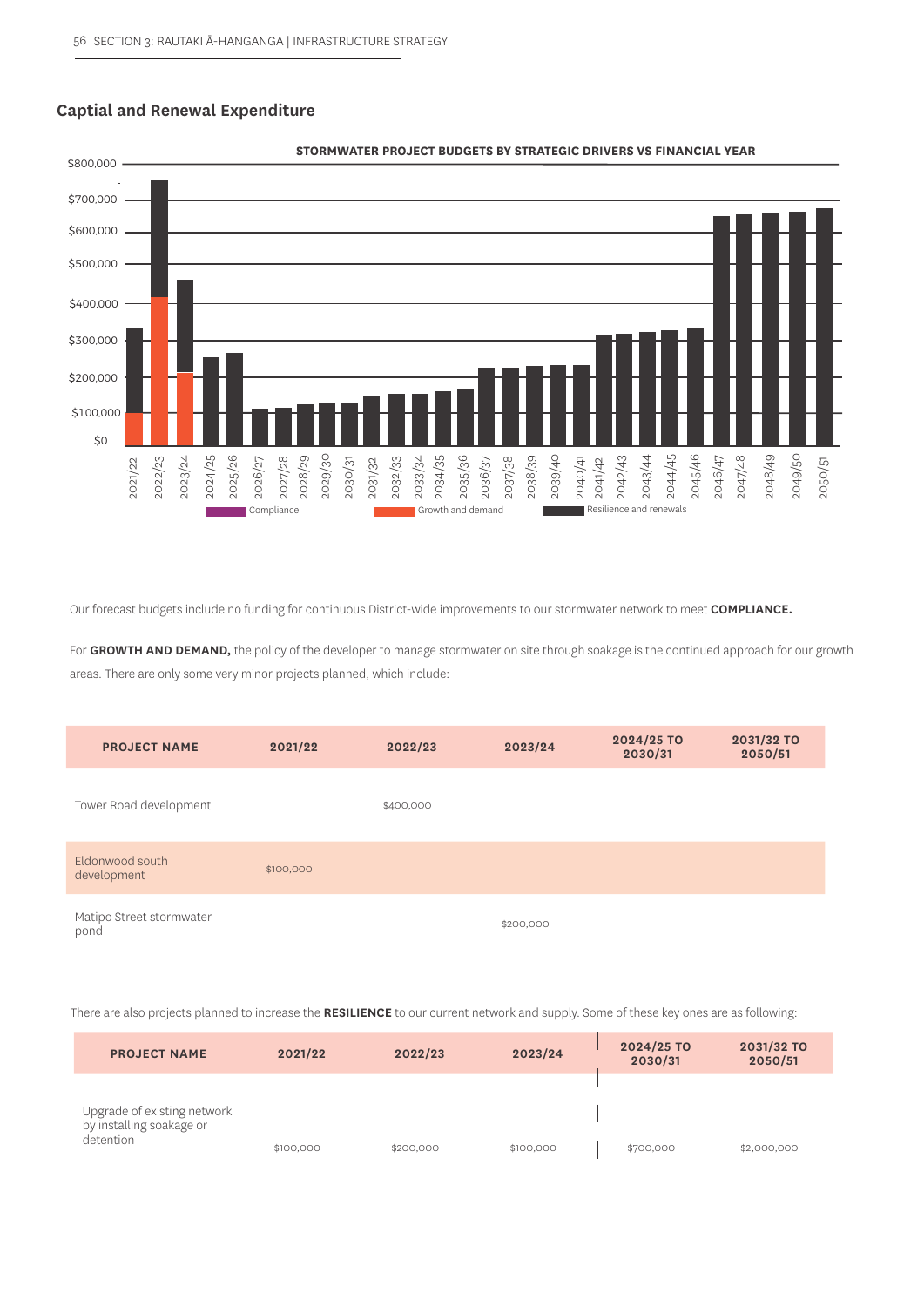#### **STORMWATER TOTAL COST DEPRECIATION/RENEWAL**



Business as usual projects are mainly our plant and reticulation **RENEWALS.** 

Only minimal replacement of stormwater pipes is expected over the next 30 years. There is a spike in 45 years' time which is due to the assumed date of installation of about 50% of the pipes and it is anticipated that condition rating these pipes closer to this date will spread the actual replacement dates and cost.

The peaks in the renewal profile are the replacement of the majority of our Matamata pipes in 2047 and Te Aroha in 2052. There have been no issues with the pipe condition to date. It is planned to complete some assessment of these to assess their condition and to verify the asset age. There is also a pump replacement that is scheduled in 2021.

The key renewal going forward are the discharge consents which expire in 2023/24. These will require a lot of planning and investigation work to have all the information ready for a renewal and will include some allowance for legislative changes (i.e. change or increase in standards).

With the high number of retention ponds and other structures being vested in Council as our asset, these will have an impact on renewals but they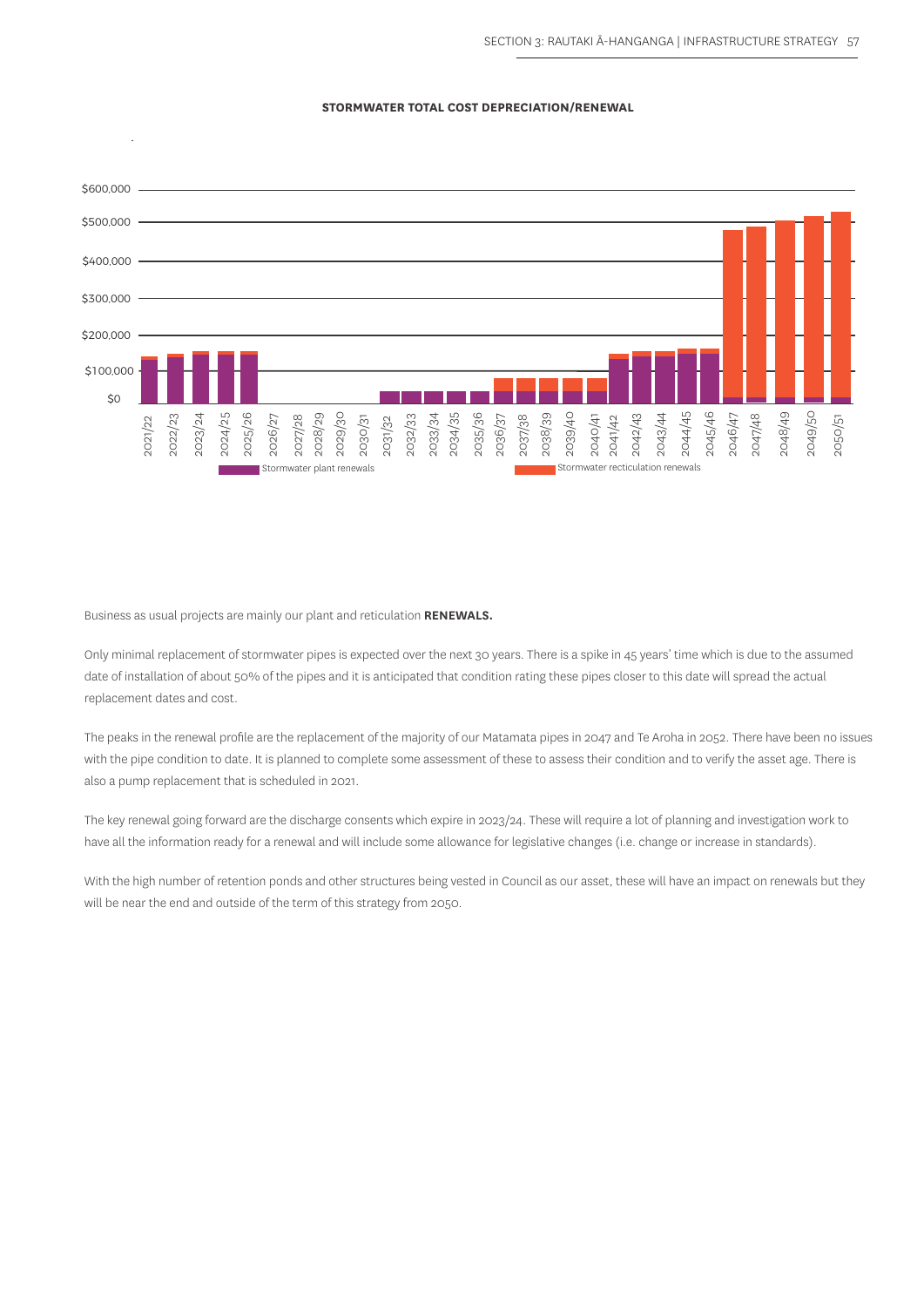## **Operating Expenditure**

#### **STORMWATER OPERATING COSTS**



It is assumed that the operating costs for the stormwater assets will increase as there are additional stormwater retention and detention ponds resulting from subdivisions which need to be maintained, and also inflation. Our assumption is that our levels of service will not change however we are completing some improvements to our network as we are aware that climate change will increase the number and intensity of flooding in the future. This will also require an increase in operating responses to manage any flooding events.

## **Asset Condition**

The stormwater infrastructure assets' condition and reliability of data are described in the Stormwater Asset Management Plan 2021-51. We are unsure of the materials of 17% of assets, which makes up about 21 kilometres of the piped network. These pipes have been given the same life as the shortest life pipe material so that the renewal funding is not at risk in this area. Our overall forecast confidence for the stormwater infrastructure is fairly accurate (confidence rating B).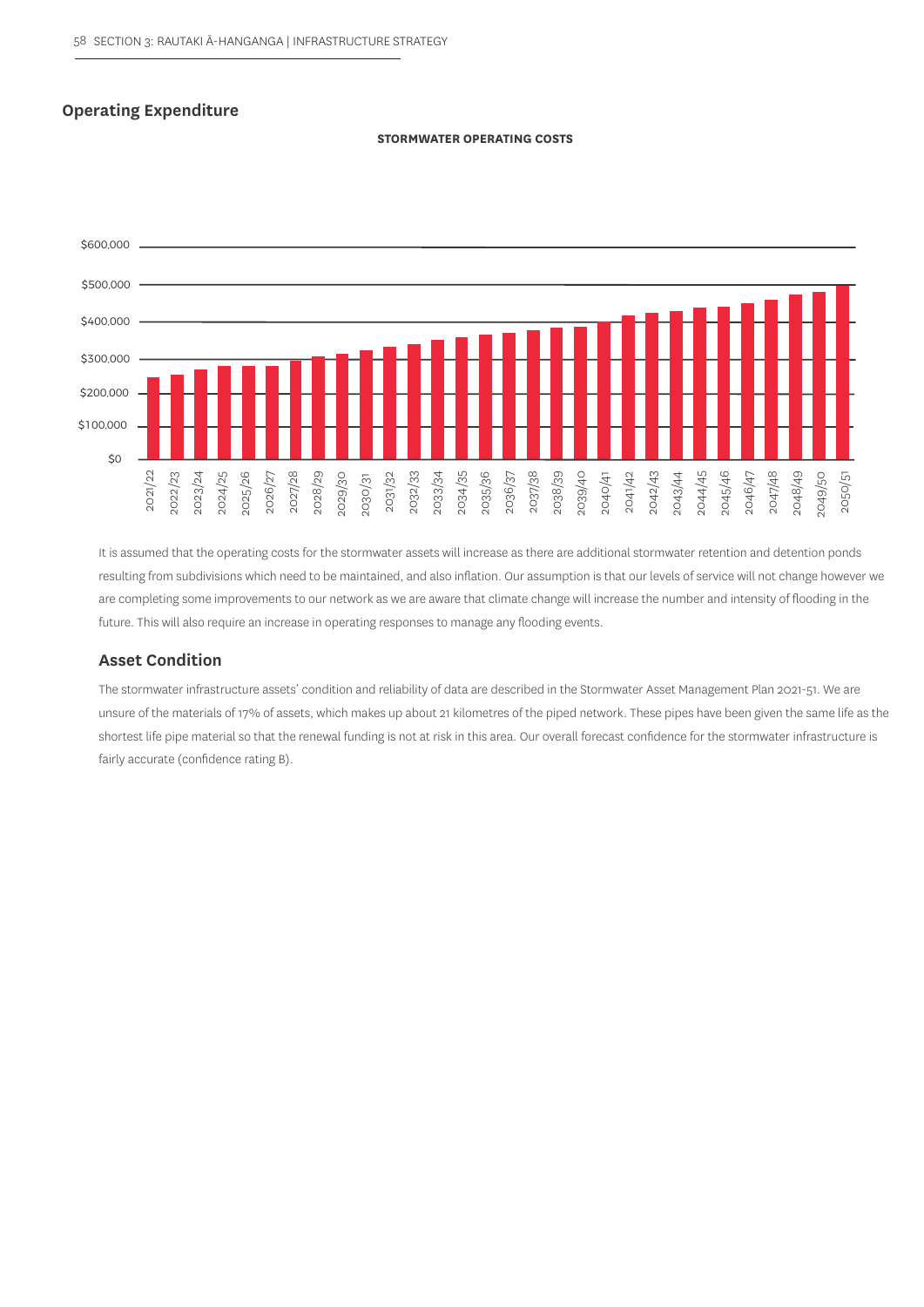# **Roads and Footpaths**

## **Background**

Our transport network consists of 948km of sealed roads and 60km of unsealed roads. It also includes 350 bridges, street lights, road markings and signs and road drainage assets.

Roads provide for a wide variety of users with diverse needs, including private and commercial car drivers and passengers, freight operators, dairy tankers, stock trucks, quarry trucks/machinery, public transport, harvesting contractors/farm machinery, cyclists and pedestrians. They also support and enable economic growth and, when designed appropriately, enhance living environments and amenity. In addition to providing access to properties, the road corridor is also where utilities are usually located (e.g. gas, power, telecommunications, water, sewer and stormwater). Our key levels of service for the roads and footpaths assets are described in Section 6.

#### **Context**

There are a number of national, regional and local drivers and visions that is aims to achieve. The Government Policy Statement outlines four strategic priorities which it bases its national funding on:

- Safety,
- Better Transport Options,
- Improving Freight Connections
- and Climate Change.

#### **Strategic Overview**



Overall we are not planning to increase the direct level of service for this activity.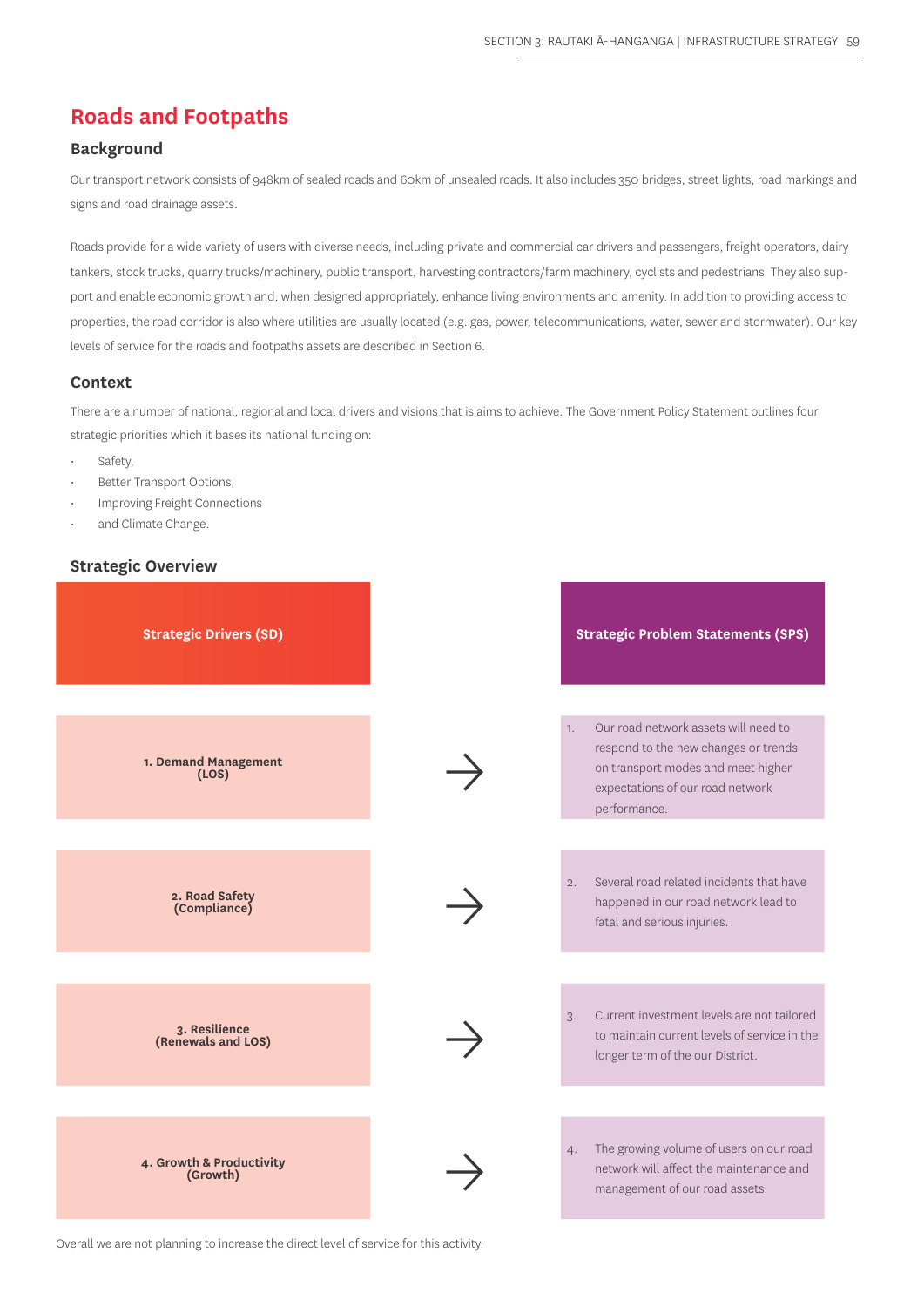## **Captial and Renewal Expenditure**



#### **ROADS AND FOOTPATH PROJECT BUDGETS BY STRATEGIC DRIVERS VS FINANCIAL YEAR**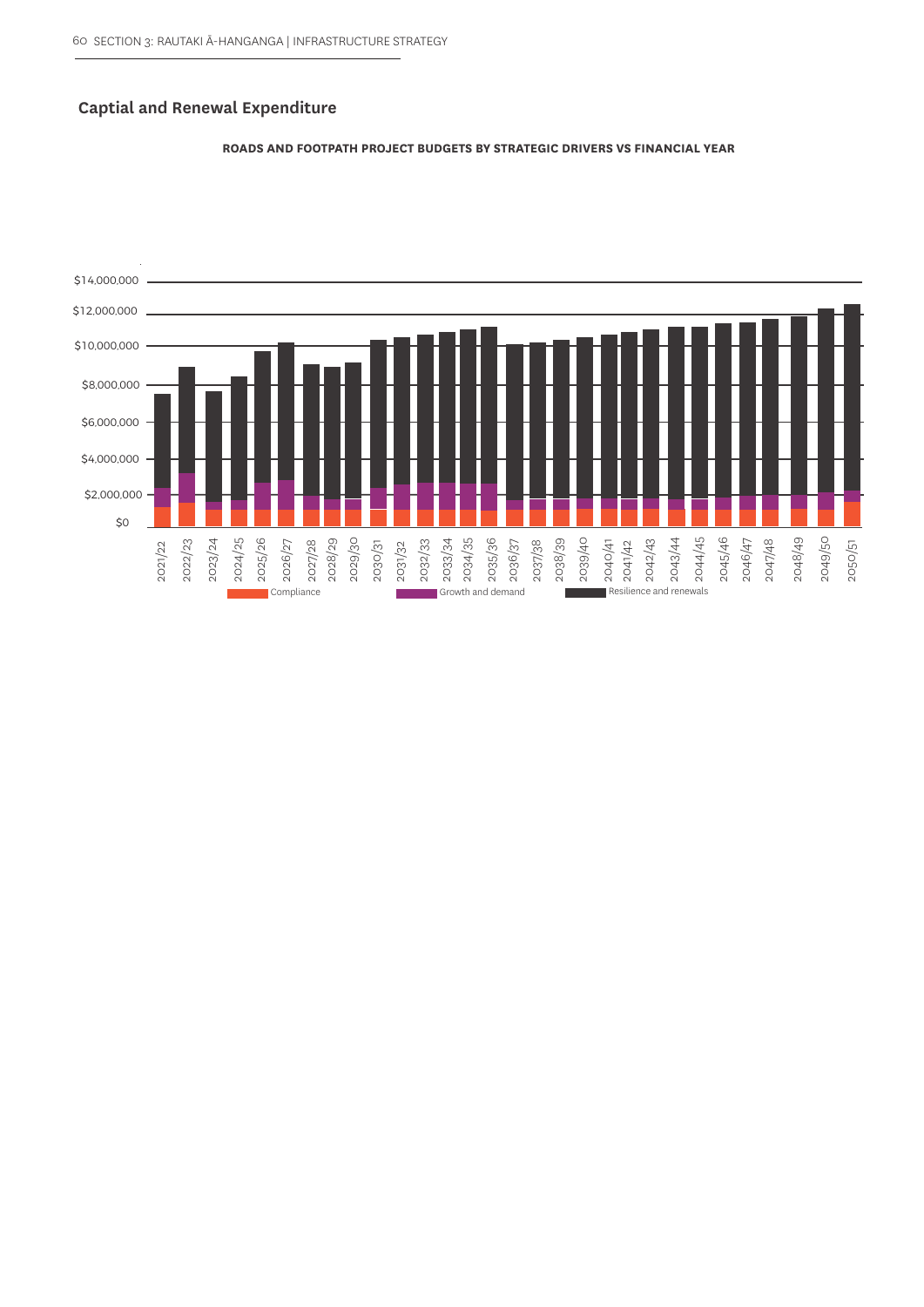Our forecast budgets include funding for an improvement on road safety within the District. **COMPLIANCE (Road Safety)**.

Some of the key ones are as following:

| <b>PROJECT NAME</b>                                                                                                                                                 | 2021/22   | 2022/23   | 2023/24   | 2024/25 TO<br>2030/31 | 2031/32 TO<br>2050/51 |
|---------------------------------------------------------------------------------------------------------------------------------------------------------------------|-----------|-----------|-----------|-----------------------|-----------------------|
| Widening of existing<br>footpaths within our towns<br>to create shared pathways<br>to allow for safe cycling and<br>pedestrian movements<br>(Low Cost Low Risk)     | \$50,000  | \$50,000  | \$50,000  | \$350,000             | \$1,000,000           |
| School safety - speed<br>activated signs and some<br>other general safety work<br>(Low Cost Low Risk)                                                               | \$50,000  | \$50,000  | \$50,000  | \$350,000             | \$1,000,000           |
| Safety management<br>programme - safety<br>improvements on high risk,<br>high route roads prioritised<br>across the District<br>(Low Cost Low Risk-Road<br>to Zero) | \$480,000 | \$505,000 | \$458,500 | \$3,437,000           | \$9,820,000           |
| Speed management<br>implementation - for the<br>implementation of speed<br>changes and infrastructure<br>that supports this<br>(Low Cost Low Risk)                  | \$23,000  | \$39,600  | \$83,305  | \$630,000             | \$1,800,000           |

Our improvements also include upgrade works to ensure the zoning in our District Plan can be developed and there is adequate capacity within our transport network to cater for the additional vehicles and also providing for pedestrian and cycling links and connections. Some

**GROWTH AND DEMAND** projects include:

| <b>PROJECT NAME</b>                                                                              | 2021/22   | 2022/23   | 2023/24   | 2024/25 TO<br>2030/31 | 2031/32 TO<br>2050/51 |
|--------------------------------------------------------------------------------------------------|-----------|-----------|-----------|-----------------------|-----------------------|
| <b>Tower Road Structure</b><br>Plan parking bays and<br>intersection improvements<br>in Matamata |           | \$300,000 |           |                       |                       |
| Haig Road upgrade                                                                                |           | \$335,000 |           |                       |                       |
| Hinuera to Station and<br>Station to Peria Road<br>additional widening                           |           | \$100,000 | \$100,000 | \$300,000             |                       |
| New kerb and channel<br>District wide                                                            | \$55,000  | \$55,000  | \$55,000  | \$385,000             | \$1,100,000           |
| New footpath District wide                                                                       | \$55,000  | \$55,000  | \$55,000  | \$385,000             | \$1,100,000           |
| Station Road 1 upgrade                                                                           |           | \$730,000 |           |                       |                       |
| Station Road 2 upgrade                                                                           |           |           |           | \$300,000             |                       |
| New streetlights District<br>Wide                                                                | \$110,000 | \$110,000 | \$110,000 | \$770,000             | \$2,200,000           |
| Four new bus shelters                                                                            | \$35,000  | \$35,000  |           |                       |                       |
| Waharoa - Matamata<br>walkway                                                                    | \$700,000 |           |           |                       |                       |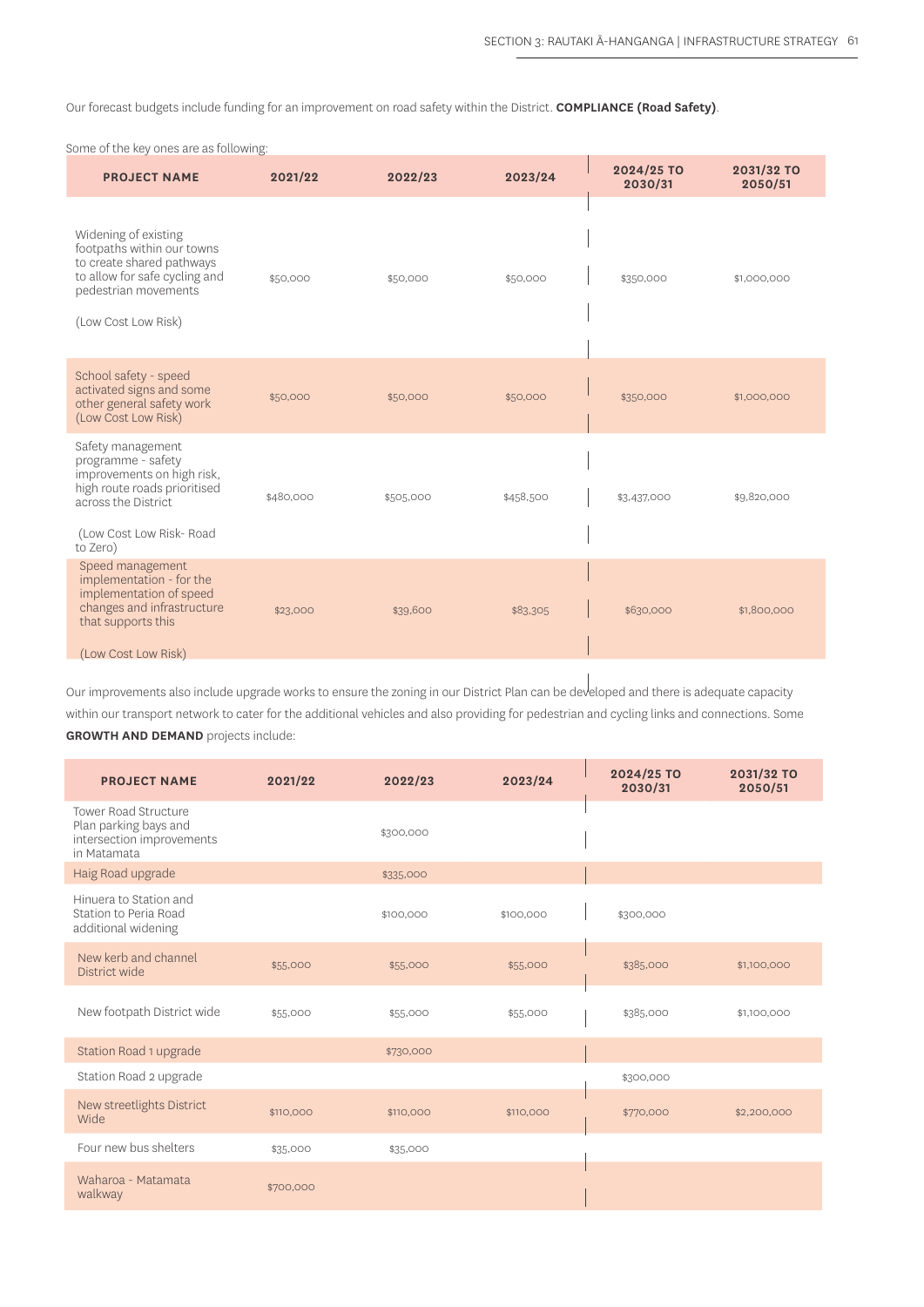After the suitability and traffic modelling was completed for the Matamata Bypass, the construction has been omitted from the 30 year strategy. The old designation was not suitable and the traffic volumes did not support the investment.

Some projects have capital funding included in the 30 year life of the strategy but are subject to completing a business case first so that a more informated decision and accurate funding can be provided. Projects include:

| <b>PROJECT NAME</b>                  | 2021/22 | 2022/23 | 2023/24 | 2024/25 TO<br>2030/31 | 2031/32 TO<br>2050/51 |
|--------------------------------------|---------|---------|---------|-----------------------|-----------------------|
| Morrinsville to Te Aroha<br>Cycleway |         |         |         |                       | \$5,000,000           |

There are no projects identified that are linked directly to **RESILIENCE** but when renewal of existing pavements are completed, resilience is considered within the scope of the works and include additional drainage required to improve current situations, raising pavement levels and upgrading or improving drainage.

#### **ROADS AND FOOTPATHS RENEWAL COST**

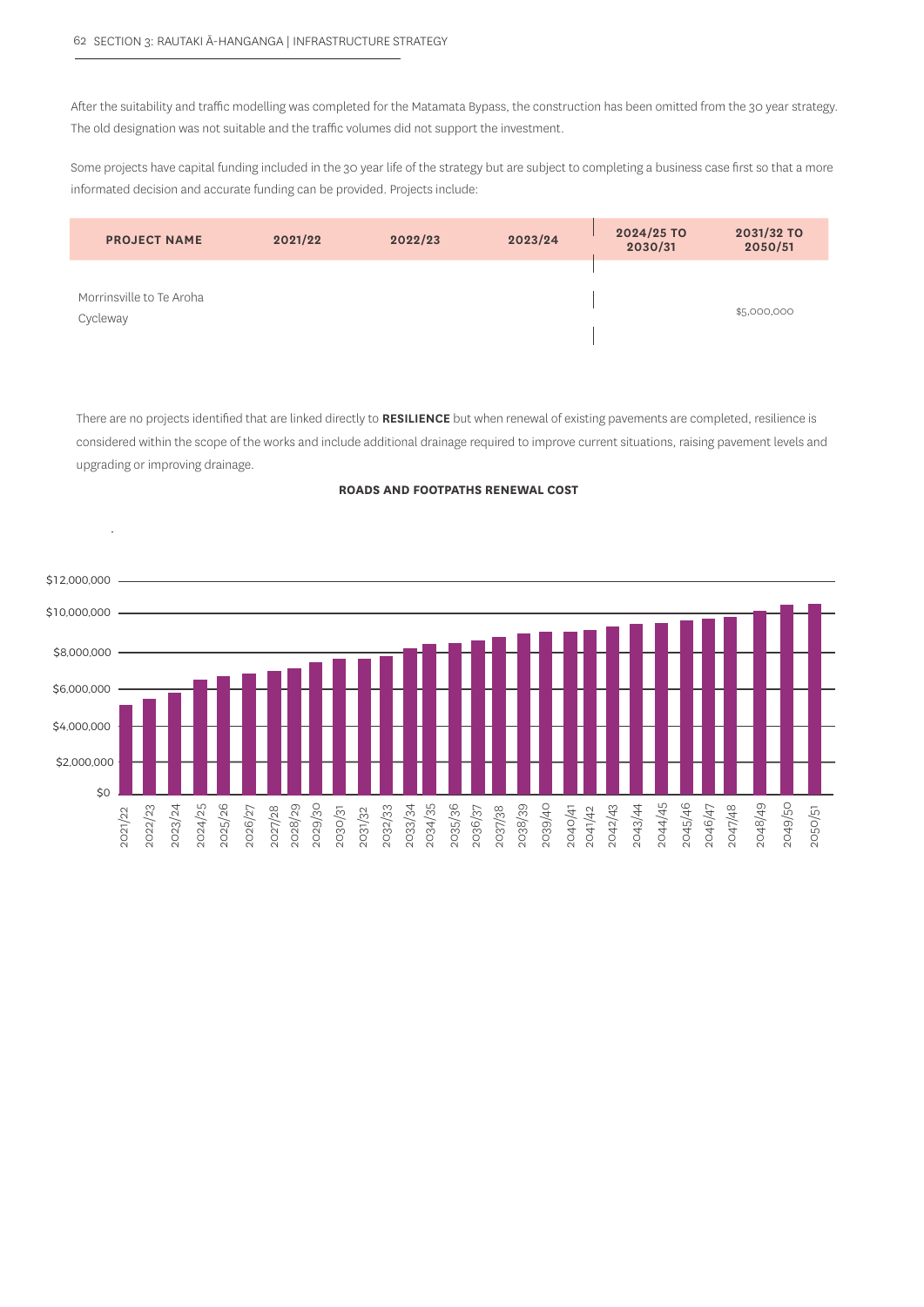Business as usual projects are our pavement, signage, marking, drainage and footpath RENEWALS. Modelling has been completed that has identified the most economical and sustainable renewal strategy for our pavements. Pavements make up 80% of the renewal costs so are critical to the long term management and funding implications.

The modelling has indicated that in order to maximise investment and get the best long term outcomes, resurfacing treatments should be reduced and pavement rehabilitation works should be increased.

## **Operating Expenditure**

#### **ROADS AND FOOTPATHS OPERATING COSTS**



Overall there is only a slight increase in operating cost in the Roads and Footpaths assets. Some of the changes are as following:

- LED streetlights have reduced the operating and power costs.
- The addition of signage and markings for road safety purposes has increased the operating costs slightly. This includes the additional maintenance requirements for electronic speed or safety signs that have been installed over recent years.
- Drainage has increased as there are now additional water treatment devices for the road water which have been vested in Council and that we are now required to maintain. These include rain gardens, other treatment devices and additional soakage systems and structures.

#### **Asset Condition**

The roads and footpaths infrastructure assets' condition and reliability of data are described in the Roading Asset Management Plan 2021-51. The current asset condition of our roads (both sealed and unsealed) is acceptable by national standards and maintenance and renewal programmes are conducted in accordance with national standards. Our forecast confidence level is fairly accurate (confidence Level B)

The pavement of most of the roads is known and the life can be predicted reasonably accurately, but where soil conditions (such as peat) are a factor, the useful life or assets can be very unpredictable. The other varying factor is some of the traffic growth, specifically the increase in heavy vehicles on our roads. Both of these factors are managed by ensuring that road conditions are monitored and continuous and most optimised traffic counting is completed throughout the District. An increase in data collection on our network has meant we are able to complete better modelling on our surfacing and pavement renewal requirements.

We currently have identified some of our key roads as critical assets based on accessibility and previous lifelines mapping. We have a list of critical structures. This is currently being reviewed to ensure the criteria are still relevant.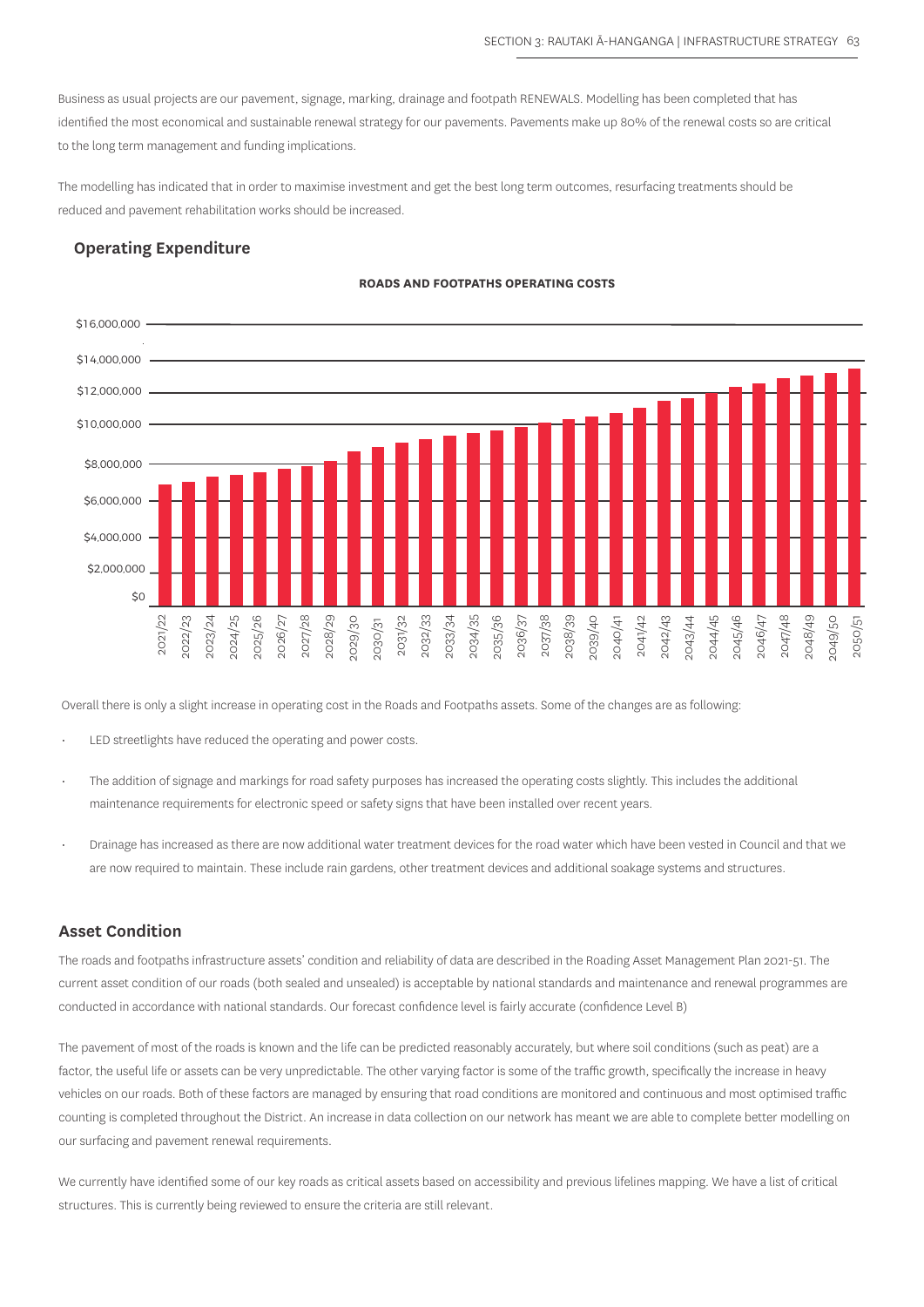# **Parks and Open Spaces and Community Facilities and Property**

#### **Background**

Parks and Open Spaces and Community Facilities and Property is about providing facilities for play, sport, recreation, cultural, and social activities, affordable housing for elderly people, and buildings and facilities that enable us to provide a range of services to the community. Our key levels of service for the Community Facilities and Property assets are described in Section 6.

#### **Context**

Council owns and administers buildings and land across the District. Many of the buildings are more than 50 years old, and will reach their end of useful life in the next 30 years. As these assets come to the end of life we will review the demand and requirement for the assets, and decide whether to replace, repurpose or demolish the buildings. Any decision relating to our strategic assets will be subject to community consultation in line with our Significance and Engagement Policy.

Any major structural work to buildings may require additional earthquake strengthening in line with the requirements of the Building Act and Building Regulations. Regulations require that, prior to the demolition of older buildings, an assessment must be made to consider whether there is likely to be asbestos within the structure and if so how to handle and dispose of it appropriately. These considerations have been included in cost estimates for the purpose of this Strategy.

## **Strategic Overview**



Overall we are not planning to increase the direct level of service for this activity.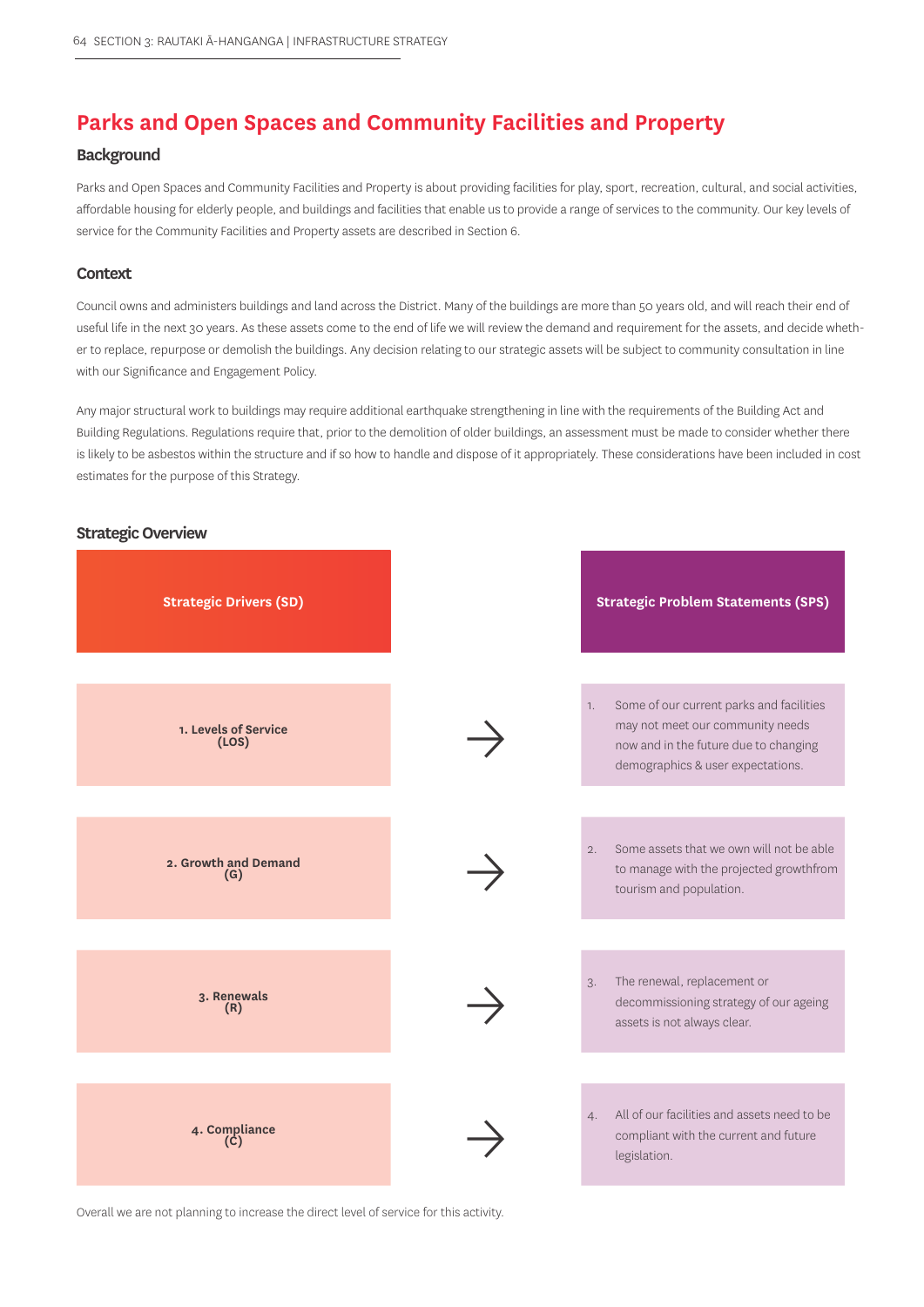

## **Captial and Renewal Expenditure**

For Community Facilities and Properties there are no capital projects directly linked to **COMPLIANCE.** Generally, if there are any asbestos or earthquake issues with particular buildings then renewal funding is used to renew the building or aspects of the building.

Our improvements also include upgrade works or the vesting and/or development of new assets to ensure the additional population that we have provided zoning for in our District Plan meets our strategic policies and objective. These are mainly based on our Parks and Open Spaces Strategy,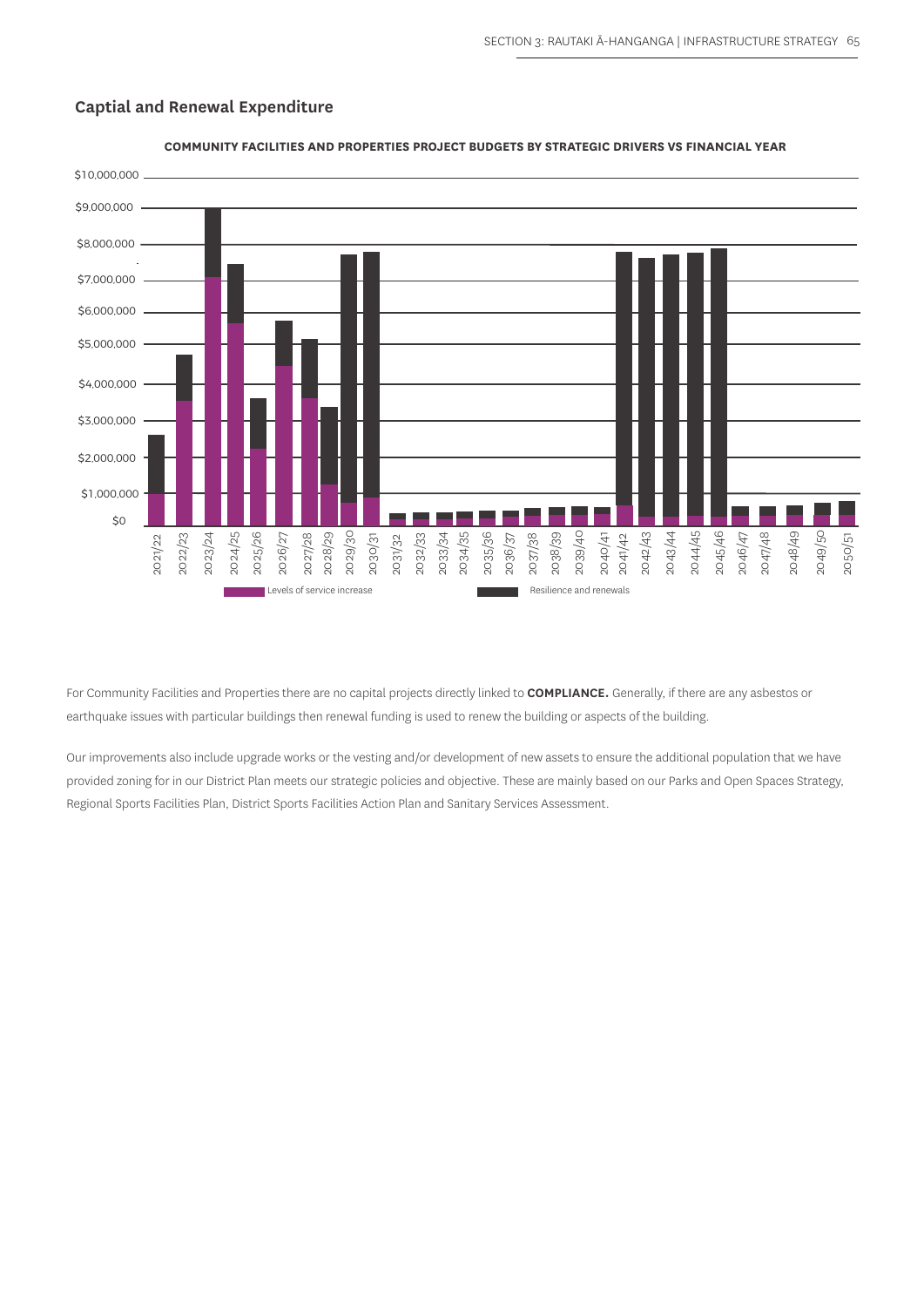These are the **GROWTH** projects, and there are also projects which relate more to customer expectation and **DEMAND.** Some of the key projects in the strategy include:

| <b>PROJECT NAME</b>                            | 2021/22   | 2022/23     | 2023/24     | 2024/25 TO<br>2030/31 | 2031/32 TO<br>2050/51 |
|------------------------------------------------|-----------|-------------|-------------|-----------------------|-----------------------|
| Morrinsville playgrounds                       |           |             | \$300,000   |                       |                       |
| Matamata playgrounds                           |           | \$100,000   | \$200,000   |                       |                       |
| Provision of more<br>playgrounds               |           |             |             | \$240,000             |                       |
| Destination playgrounds                        |           |             |             | \$3,000,000           |                       |
| Matamata linkage walk ways                     | \$425,000 |             |             | \$350,000             | \$500,000             |
| Te Aroha linkage walk ways                     |           |             |             | \$345,000             | \$250,000             |
| Morrinsville linkage walk<br>ways              |           | \$270,000   |             | \$320,000             | \$500,000             |
| Town centre revitalisations                    |           | \$600,000   |             | \$2,500,000           |                       |
| Development of spas -<br>physical works        |           | \$1,500,000 | \$3,500,000 |                       |                       |
| Morrinsville Recreation<br>Ground development  |           | \$250,000   |             | \$1,000,000           |                       |
| Morrinsville CBD toilets                       |           | \$120,000   |             |                       |                       |
| Toilet upgrades<br>(various)                   | \$100,000 | \$100,000   | \$100,000   | \$700,000             | \$2,000,000           |
| Increased indoor sports<br>courts for Matamata |           |             | \$2,000,000 |                       |                       |
| Morrinsville Civic Centre                      |           |             |             |                       | \$6,500,000           |

The activity contributes to community resilience by providing public health benefits through additional parks and open spaces. Some of our facilities and buildings provide facilities for emergency response purposes. However, there are no capital projects proposed where **RESILIENCE** is the main driver.

Some Projects have capital funding included in the 30 year life of the strategy but but are subject to completing a business case first so that a more informated decision and accurate funding can be provided. Projects include:

| <b>PROJECT NAME</b>              | 2021/22 | 2022/23 | 2023/24 | 2024/25 TO<br>2030/31 | 2031/32 TO<br>2050/51 |
|----------------------------------|---------|---------|---------|-----------------------|-----------------------|
| Te Aroha civic facilities        |         |         |         | \$4,000,000           |                       |
| Morrinsville pool<br>development |         |         |         | \$10,000,000          |                       |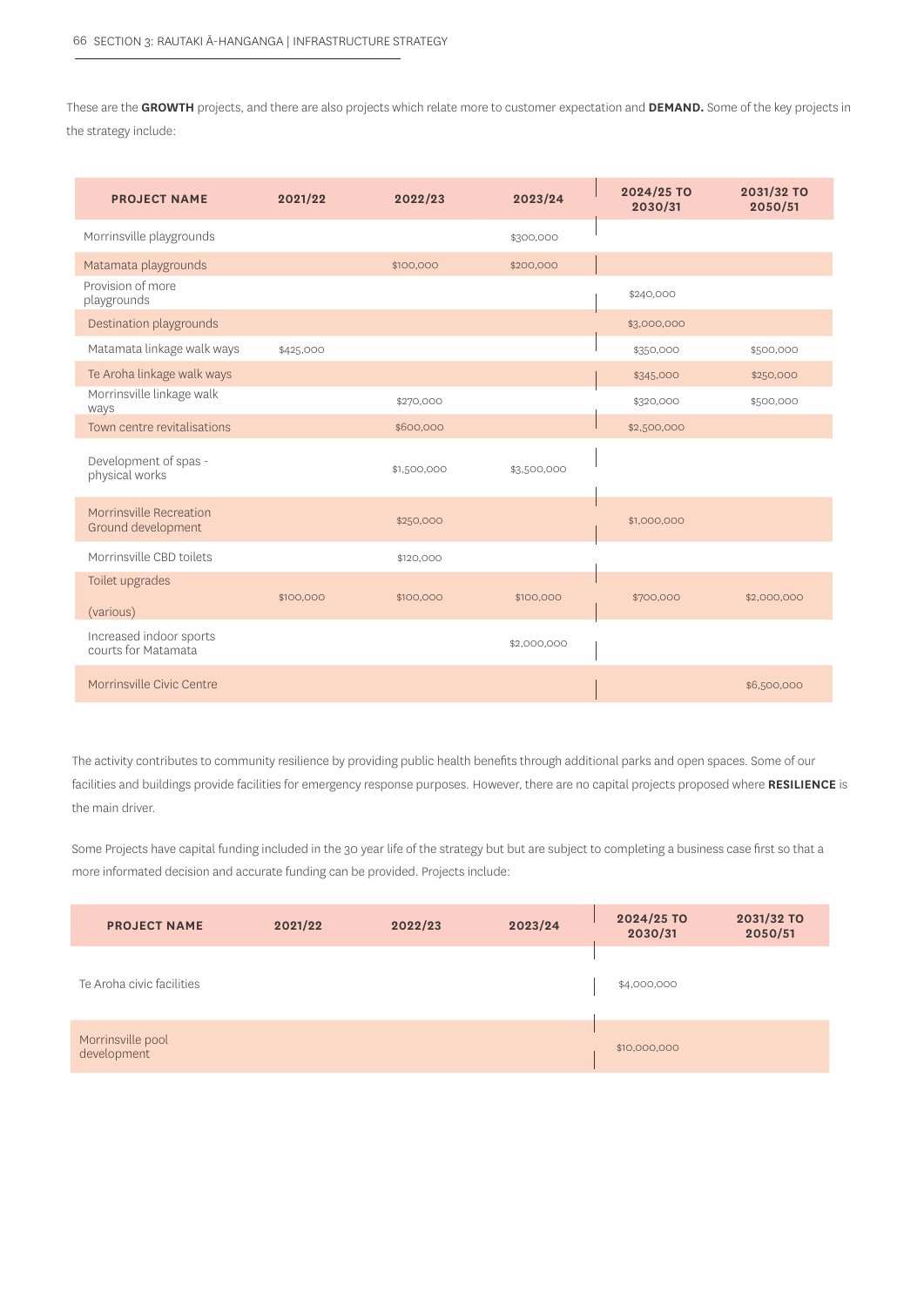#### **PARKS AND OPEN SPACES AND COMMUNITY FACILITIES AND BUILDINGS RENEWAL**



Business as usual projects are mainly our building, playground, tracks and structure **RENEWALS**. We plan to smooth the playground, track and structure renewals to ensure the programme is sustainable and manageable. We undertake regular monitoring and condition assessments for some of our assets to inform the prioritisation of work and minimise the potential risk of failure. Business as usual projects are mainly our building, playground, tracks and structure **RENEWALLS.** We plan to smooth the playground structure renewed so the programme is sustainable and manageable. We undertake regular mon

Council has adopted an approach for buildings where the need for major renewals are assessed against the use of the building, the associated costs and benefits, and its strategic purpose. A building with very limited use, high replacement cost and having no future use identified will not be